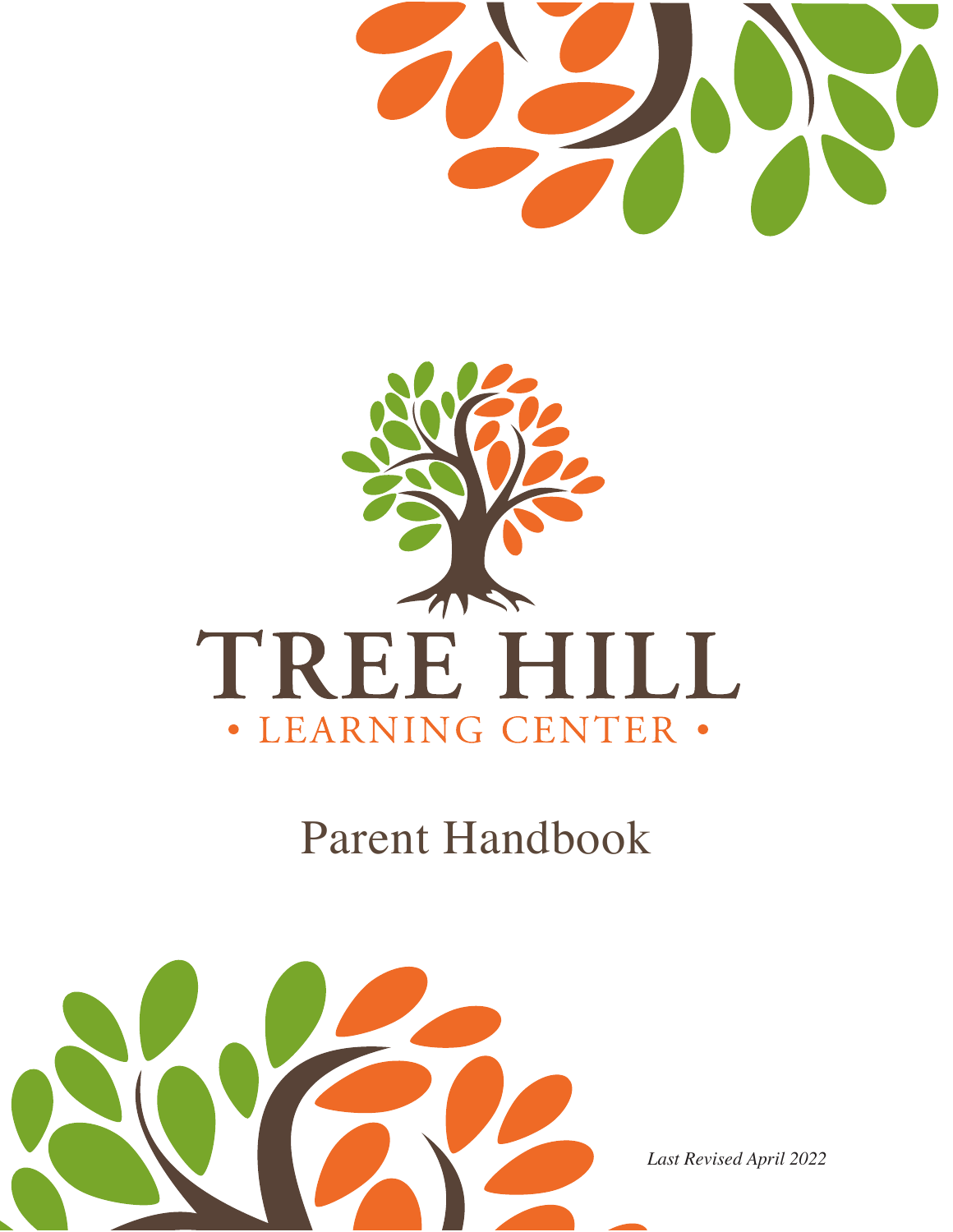## **Curriculum**

Our curriculum, which has been exclusively developed by our teaching team of professionals, has many influences. As a staff, we have looked to the latest research and information to guide us in the development of this unique and creative curriculum. We begin the year with a theme-based learning approach as our staff observes the children's individual interests and developmental needs. From there, our teaching teams consult with one another to create a network of ideas that are based on these observations of the children's interests. From there the teaching team will bring in resources and develop activities that are relevant to the children and their success as they move through our whole program.

The project approach is another way we develop curriculum. In the project approach children have the opportunity to define what they already know about a topic of interest as well as what they are interested in learning about the topic. From there extended amounts of time are given to help facilitate this emerging interest and sustain it to new levels of thinking and understanding.

We believe that the classroom is the child's workshop. There a child develops skills in making decisions, acquiring knowledge of the world, making friends, and learning to cooperate in a group. The child is given opportunities to exercise curiosity, initiative, critical thinking and creativity. We believe in a Whole Child approach, supporting children in their academic, social, emotional, and physical development.

Our daily activities include those that support a child's total well-being. Some will be teacher-directed, while others are child-initiated. Children learn through their play and learn more quickly when their environment is relative and consistent. By combining what we know about healthy development and the individual needs of the children enrolled in our program, we are able to offer a relevant curriculum which provides ample opportunities for comprehensive and meaningful learning.

School readiness is an important long-term goal of our program. School readiness preparation begins as early as our infant and toddler classes and is carried through the pre-kindergarten class. Activities focus around literacy skills, math skills, and cooperative social skills. Our private accredited kindergarten program builds on these foundations and provides instruction in literacy, math, science, social studies, health, art, and music in alignment with the Washington State Common Core Standards.

Curriculum and activity plans are prepared in advance by our teaching team and posted on the Parent Information Board outside your child's classroom, along with any program changes.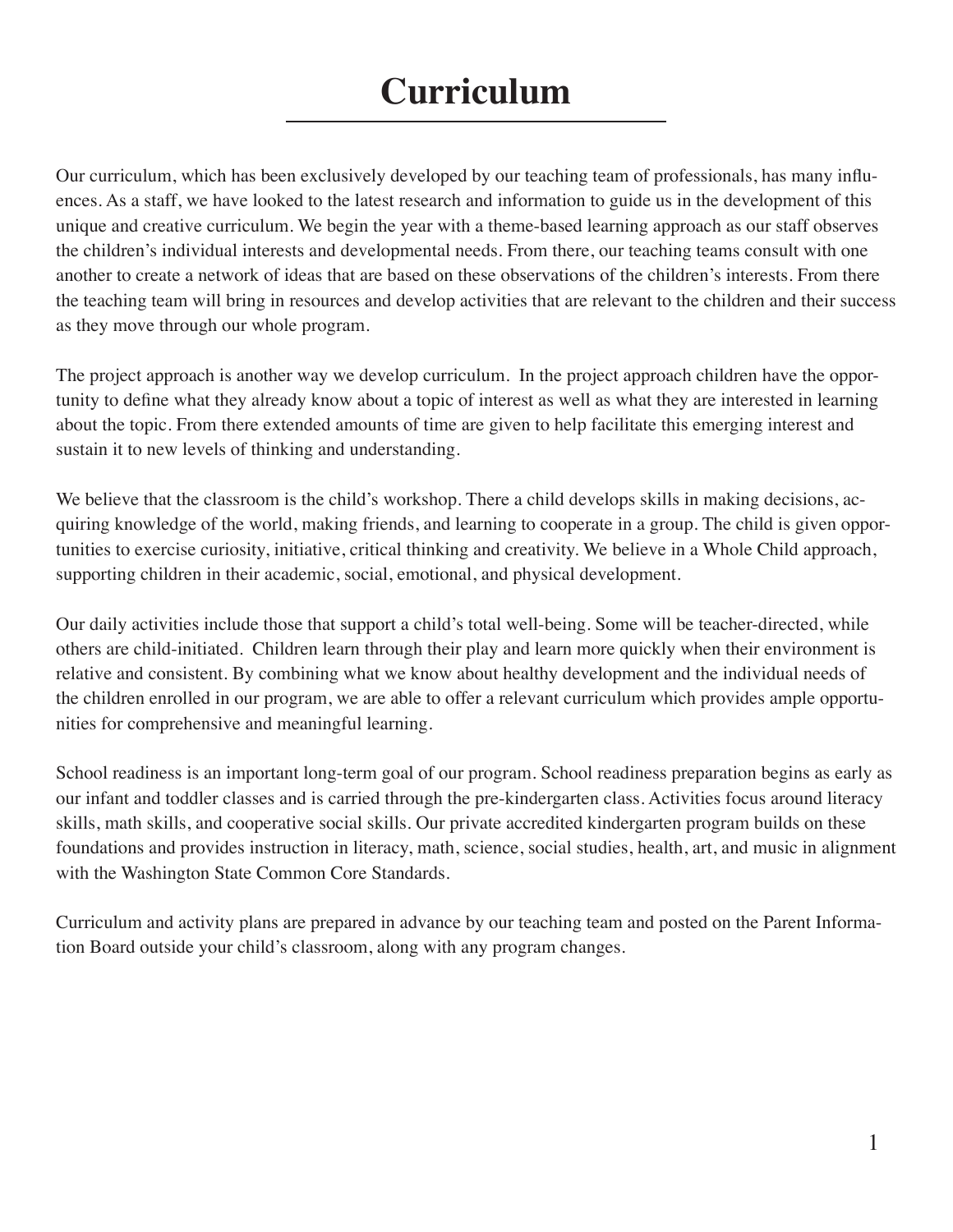### **Routines**

**Cubbies:** Children are encouraged to remove their own coats/jackets and backpacks and hang them up in their cubbies. Assistance will be given when a child is unable to help him/herself - by showing how and by reminding them that they can do it, and by encouraging the child to be self-reliant. Teachers will see that all children are appropriately dressed before going outdoors - with coats/jackets fastened, and hats and boots on if needed.

**Restroom Use:** In the younger classes, teachers are prepared for bathroom accidents and treat these occurrences matter-of-factly. The child will be changed to dry clothing and the wet articles are placed in a plastic bag to take home. In this routine, children are encouraged to help themselves as much as possible. The child is reminded to flush, wash hands and dry them well. All children are required to wash their hands upon entering the classroom, after using the bathroom, before and after eating, and after any "messy" activities.

**Meal/Snack time:** All children help clean up the room and then wash their hands. Children are encouraged to remain seated until they are through eating. Children are also encouraged to help themselves as much as possible during snack times. Children clean up after themselves, placing cups, napkins and trash in the wastebasket, and wash their hands.

**Circle time:** Group times are planned to introduce children to peer experiences and familiarize them with teacher-directed activities. Songs, games, stories and finger-plays, meetings, curriculum or event planning are used to provide pleasant, proactive group interactions, and allow children time to talk about home experiences, ideas or articles they have brought. All children are encouraged to join group time; however, children who strongly resist or disrupt the group may sit with an adult or choose a quiet activity until circle time is over or until they choose to rejoin the group.

**Cleanup:** At specified times during the day children help put away play materials. Teachers help to ensure that equipment is placed on shelves in attractive, useable order. At the last cleanup time, the room should be left in readiness for the next day. The same is expected for outdoor play time.

**Resting:** Rest/nap times are provided daily, per individual classroom schedule, usually immediately following lunch. During naps or rest periods children are provided an individual mat, and can bring special blankets and/or stuffed toys to make this time more comfortable and secure. Lighting is dimmed and soft music is played in the background. Children are not forced to sleep, but rather invited to rest their bodies to ensure active engagement later. In alignment with best practices, children who are not behaving restfully after 30 minutes may be invited to engage in various quiet activities on their mat or away from resting children. Tree Hill prohibits any child drop-offs or pick-ups during scheduled nap times.

### **Personal Items**

It is necessary for each child to have at least one complete change of clothing, including shoes, at school in the event their clothing becomes wet or soiled.

2 Please clearly label all coats, boots, extra clothing, blankets, pillows, or any other personal belongings with your child's name. We do not reccomend bringing toys from home as these items are easily lost or broken.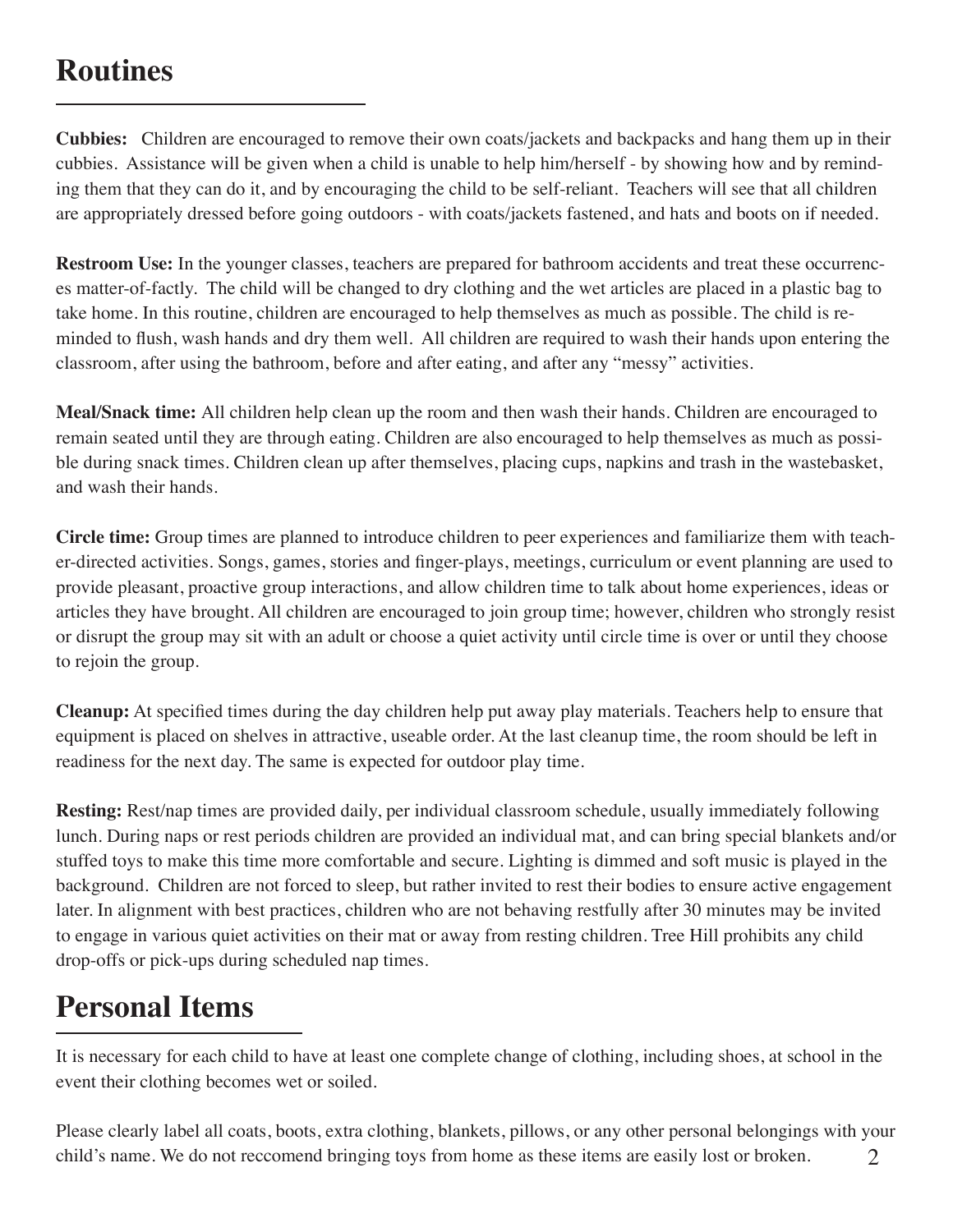### **Outdoor Environment**

Outdoor activities are not just a "recess" but an important part of the child's development and the program's curriculum. Outdoor play provides opportunities for loud and active play that is unsuitable for indoor play. Outdoor time is a time for free play as well as special organized outdoor activities.

- All children go outdoors during the specified time. If a child is considered too ill to participate out doors, it is recommended that the child remain at home until able to fully participate at school.
- During the rainy season; children should come prepared wearing a jacket with a hood, and appropriate shoes.
- All climbing equipment is closely supervised by our teaching staff, with at least one adult near the slide whenever it is in use.
- Children go down the slide feet first, always supervised by an adult.
- Sand stays in the sand area. A child throwing sand is cautioned about the dangers of sand in eyes, re moved from the area and allowed to choose something else to do until ready to use the sand area appro priately.
- Children stay in their own outdoor activity area unless on a supervised walk.
- Teachers supervising the outdoor environment keep their eyes on the children at all times, even while engaged in necessary brief conversations with other adults or children. Teachers will move into areas where children are gathering to observe and will be ready to intervene in unsafe behavior if necessary.

#### **Indoor Environment**

Children may select from various interest/learning centers during free choice time. Materials and supplies are available for children to use in expressing creativity, and classroom teachers have special projects and learning activities planned for children to participate in. Children are encouraged to solve their own problems, with a teacher present to guide the problem-solving process and prevent episodes of physical aggression.

- Tables, chairs and shelves are not for climbing.
- Running is not allowed indoors children are reminded to use "walking feet" and that running is for outdoors.
- Yelling and screaming is not allowed indoors children are reminded to use their "inside voice" and save loud voices for outdoors.
- Materials and equipment should be kept in the areas in which they are stored. The classroom environment is arranged into areas with quiet activities separated from more active areas. An appropriate flow in a classroom encourages safe, engaging learning and playtime.
- Children are to remain in the classroom at all times, unless the Director approves a supervised excursion, such as field trips or nature walks. Sometimes a child may accompany a teacher on a quick errand, such as to help fetch supplies. The co-teacher must always be notified that the child is leaving the room for a quick errand, and children must be properly supervised and classrooms will remain in ratio at all times.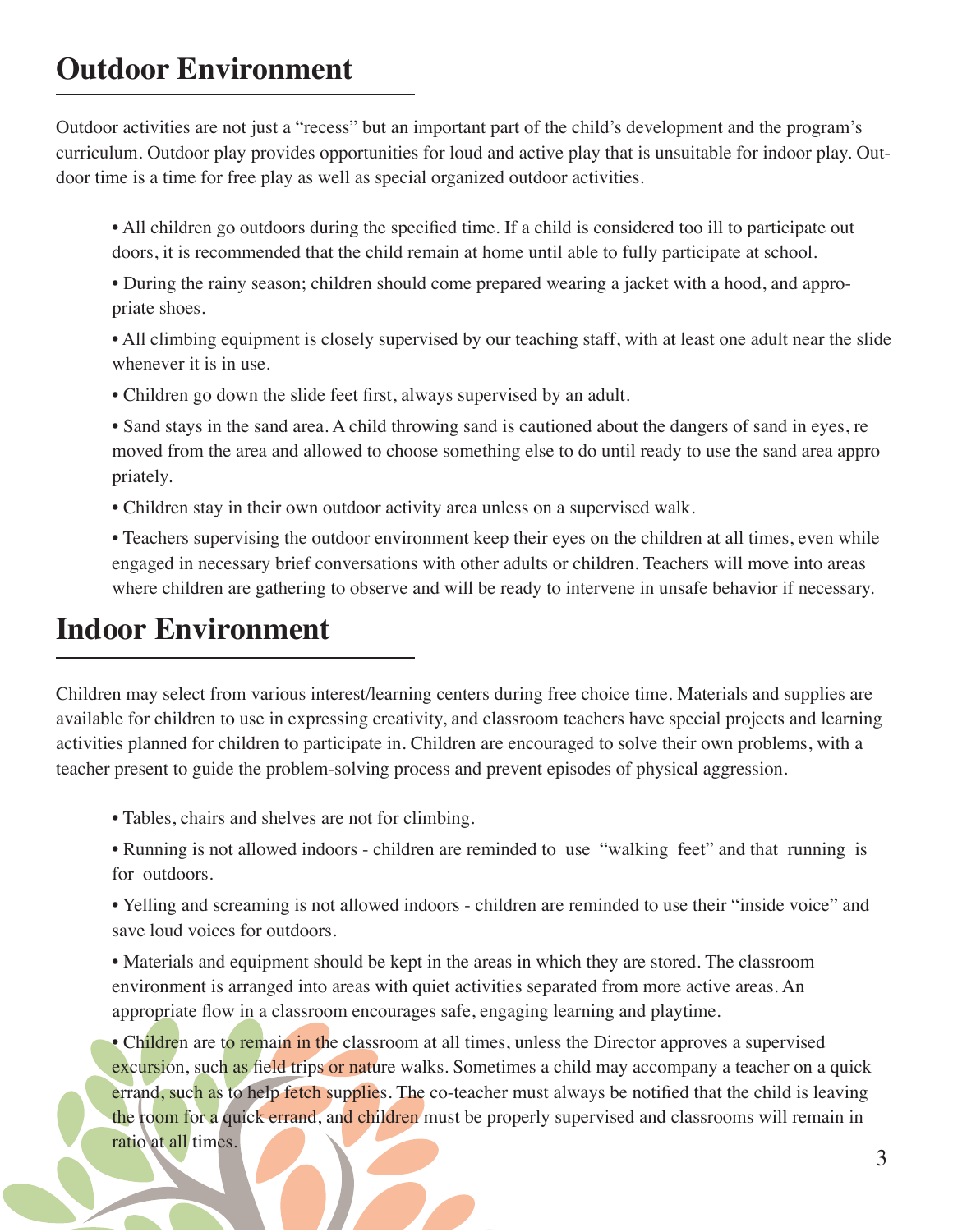## **Learning Centers**

Painting: Children are encouraged to wear aprons/smocks to paint. Teaching staff provide assistance when needed with holding and using paintbrushes. Teachers show interest and encourage children to describe their work. Creativity and written descriptions of paintings are encouraged.

**Clay/Dough:** Modeling clay is used with a variety of tools for cutting and rolling. Play dough is used with cookie cutters, rolling pins, and scissors. Teachers guide and encourage children in using materials, but do not make things for them.

**Art Materials:** Children are given daily opportunities to explore and experiment with many different art materials and mediums in the art area. Teachers are on hand to help the children learn how to use various tools and materials. Assistance is provided for young children who may need help in learning to use scissors, or guidance with glue.

**Dramatic Play:** Dramatic play materials and props are provided in each classroom and we encourage children to participate in a variety of dramatic play activities.

**Library:** Books are used in the library area. Teachers model for children how to appropriately use and care for books, how to turn pages without tearing, and return books to shelves when finished. Teachers are available to read to children when they wish to listen to or engage with a story.

**Music:** Music is encouraged throughout the day, such as CDs, singing and dancing, and musical instruments. Teachers supervise the use of CD players.

**Sensory Table:** Water, sand, and other materials are introduced frequently as sensory play is an activity that many children enjoy. Children are encouraged to wear aprons/smocks to protect their clothing. There are numerous water/sand toys and objects for measuring and pouring. Sponges and mops are kept close at hand for spills. Water activities are limited to water tables or sprinklers, water play will never take place in a pool, bucket, or open body of water.

**Manipulative Materials:** Puzzles, beads, peg sets, small blocks, games, etc. - are always available to children during free choice time.

**Block area:** Block building is done on the floor near the block shelves. Teachers provide constant supervision to see that the constructions are kept at a safe height - below the child's shoulder level. Adults show the children where and how to build, not what to build.

### **Classroom Enrichment**

While enrolled at Tree Hill Learning Center your child will have many opportunities to explore the world in which they live. As part of our program, your child will be introduced to the various cultures that are a part of the Tree Hill Learning Center family. Visits from special guests from our community - including police officers, firefighters, dentists, magicians and parents will be planned to broaden the scope of their world and enhance your child's classroom experience. 4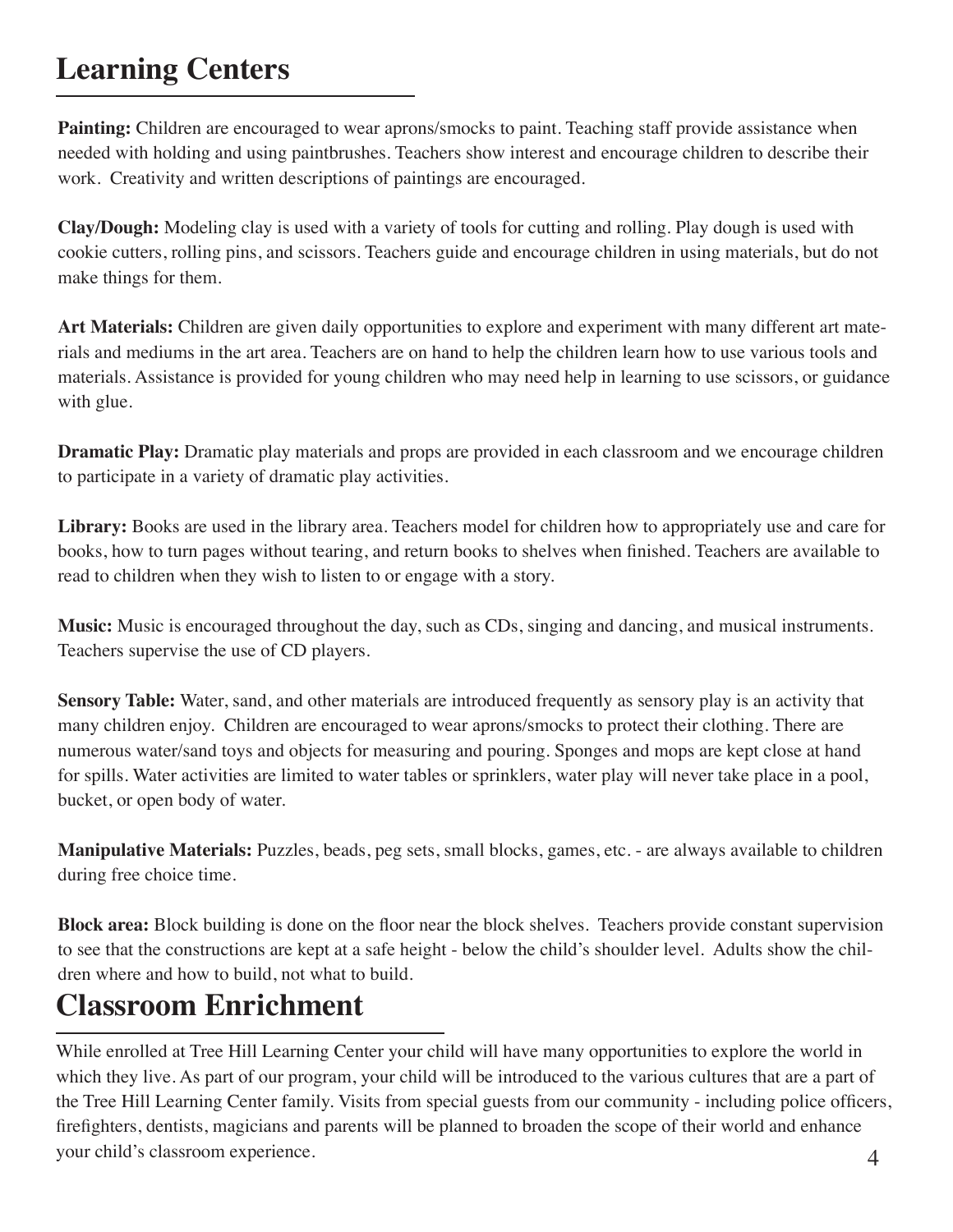## **Infant and Toddler Program**

At Tree Hill Learning Center, we understand that in the first years of life, infants and toddlers are beginning to create a picture of who they are, what they can do, and what they think and feel. During this special and significant stage, learning occurs at a rate unmatched by any other phase of life! Establishing trusting relationships with the infants and toddlers in our care is of utmost importance to us. We show them they are important, interesting and competent as we share pleasure and excitement in their accomplishments and discoveries. Our primary goal is to provide a warm atmosphere where your little one will feel safe, secure and cared for. Each day we provide enjoyable and engaging opportunities for learning and growth while maintaining a consistent routine for each child to aid in smoothing the transition from home to school.

With these goals in mind, we have created a nurturing program where we hope your young child will thrive. At this young age, children learn about themselves, their feelings and the people around them during each and every interaction and activity. While we plan fun, developmentally appropriate activities and learning opportunities for our infants and toddlers, we also allow the children learn and discover at their own pace, encouraging individual exploration as well as group interaction.

## **Infant Meals and Routine**

We realize the importance of a consistent home to school schedule and will work with parents in order to maintain individual schedules for infants. Parents are expected to supply bottles, nipples, formula and/or breast milk, jarred baby food and any other feeding supplies. All feeding supplies must be clearly labeled with the child's name. Our staff will label perishable items with the date they were opened in order to avoid spoilage. We never re-heat or re-use formula or breast milk that isn't finished at the time of initial feeding. We always hold babies while feeding them and never prop their bottles. We delight in taking our time while rocking, talking, singing and interacting with your baby during feeding times.

We recognize the importance of the relationship between infants and their parents. We welcome parents to come in and visit their little ones any time during the day, whether it be for a feeding or just for snuggles!

In consultation with the child's parent or healthcare specialist, semi-solid foods will be introduced to babies four months and older. We will take the same time and care during these meal times that we do for bottle feeding. We hope to ensure pleasurable and relaxed meal times for all children.

## **Toddler Meals and Routine**

Toddlers are served the same menu as our older children, but we may adjust how the foods are served so they are appropriate for younger children. For example, if raw veggies are served to the older children at snack time, we would serve steamed vegetables to our toddlers. Toddlers will not be served any foods that can be considered a choking hazard, and/or foods are cut up in a manner that makes them safe.

We work hard with our staff and parents to transition toddlers to whole milk in a sippy-cup. Breast milk is only allowed in our infant program. Children must be drinking whole milk or an appropriate alternative by the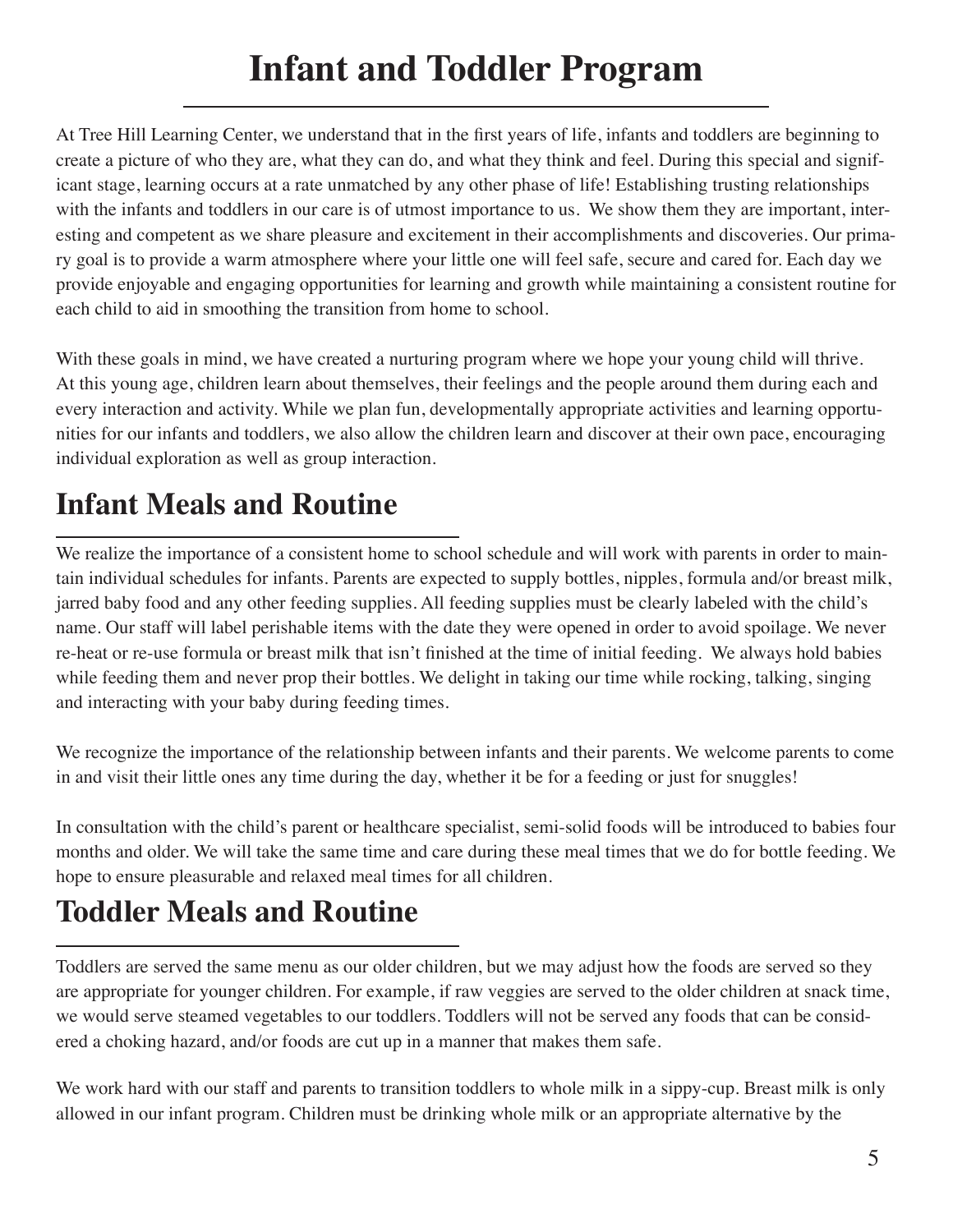time they are fully transitioned to Acorns. We are required to serve whole milk to children 23 months of age or younger unless written permission from the child's parent states otherwise.

Our Acorns and Oak Leaves classes run on a group schedule, meaning that the class eats, naps, and play all at the same times. A consistent schedule helps to make for a predictable routine that the children can count on.

## **Safe Sleep**

We follow infant cues for sleep schedules and will assist children in going to sleep with strategies consistent with their home care whenever possible.

In alignment with Washington State Safe Sleep guidelines, infants will only be placed on their backs to sleep in an empty crib with a well fitted sheet. If an infant rolls to their stomach in their sleep, teachers will adjust them to their back until it has been documented that the infant can roll from back to front and front to back while awake. We cannot sleep infants with blankets, but can use sleep sacks as long as the childs arms have free movement. We cannot swaddle infants or allow them to sleep in swings, bouncers, or car seats.

Starting in our Acorns class, we begin transitioning children to naptime after lunch, from 12:00 to 3:00. We understand that not all children will be ready for this sleep schedule at 12 months and will work towards it while accomodating each child's needs.

During rest times, lighting may be dimmed in the infant and toddler classrooms but is sufficient that the child's skin color can be easily seen.

All Tree Hill Learning Center staff receive annual Safe Sleep training.

## **The Diapering Process**

#### **When diapering children, we:**

- Wear nitrile gloves
- Never leave the child unattended
- Place all necessary equipment on the changing table first
- Check and wipe all creases and folds
- Wipe girls from front to back
- Use diaper cream as necessary (when provided by parent)

#### **After diapering the child, we:**

- Always wash the child's hands before placing him down to play
- Dispose of the plastic gloves, diaper and used wipes in the garbage
- Wipe down the changing area with a disinfectant solution and dry thoroughly
- Put cloth diapers in a plastic bag to be placed away in the child's diaper cubby to be returned to the parent at the end of the day
- Always wash our hands after completing all of the above 6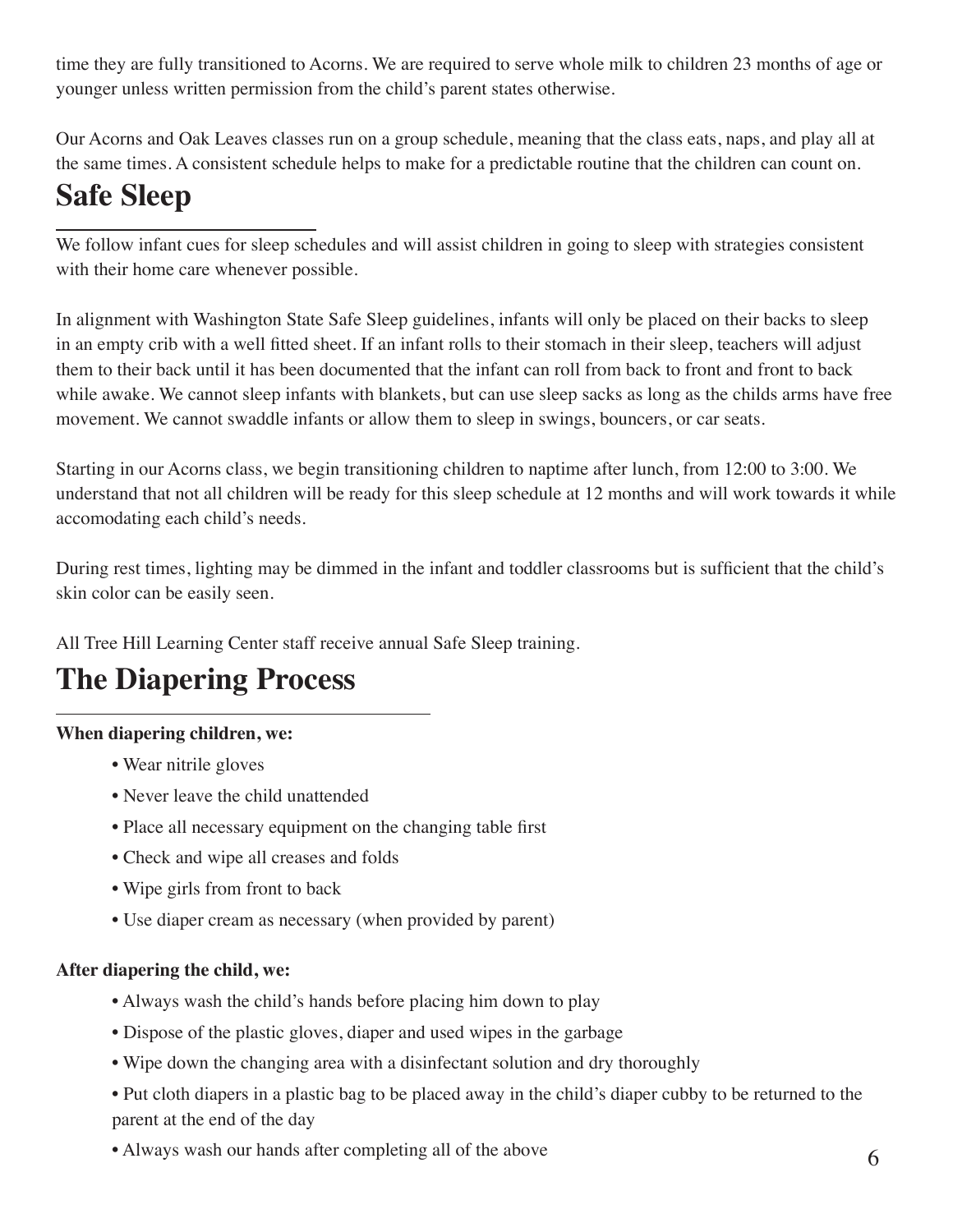Cloth or disposable diapers are to be provided by parents. Cloth diapers will be sent home for laundering in an appropriate wet bag provided by parents. No part of the cloth diaper may be rinsed or wiped down and reused. Parents must provide enough materials to have a complete clean diaper to put on the child at every diaper change. We recommend providing a few disposable diapers as a back up in the event a child uses all of their cloth diapers during the day.

### **Toilet Training**

Toilet training will be initiated when the child indicates readiness. Parents will be consulted regarding schedule and technique to maintain a consistent routine from home to school. Parents will need to supply and launder any training pants or pull-ups.

Classrooms may implement an incentive program such as a sticker chart, and we are open to collaborating with parents on individual incentives. However, we do not encourage the use of candy or food items as incentives for potty training.

## **Health and Safety**

Tree Hill Learning Center is licensed by the State of Washington Department of Youth, Children and Families. Tree Hill will maintain the highest standards of cleanliness for a healthy environment. Washington State Licensors visit the site annually to make sure that all health and safety requirements are met.

Our staff make every effort to maintain a safe and healthy environment for the children so that a minimum of absences occur due to illness. Health habits taught at home are reinforced at the center including frequent hand washing, especially before meals and after restroom use, proper use of tissues for wiping noses, wearing appropriate clothing for weather conditions and rotating active and quiet activities with opportunities for the children to rest.

All of our staff members hold current CPR/First Aid certifications and undergo regular training to maintain the health and safety standards of our program. All staff members and classroom volunteers are further required to obtain TB clearance, maintain current immunizations, and HIV/AIDS & Bloodborne Pathogens Awareness and Prevention training.

## **Meals and Snacks**

At Tree Hill Learning Center we strive to provide well-balanced, nutritious meals and snacks to the children enrolled in our program. Our menu is planned two-weeks in advance by our cook and copies are available on the Classroom Information boards and at the Front Desk. All of the food we serve to the children is prepared here in our kitchen or purchased from a store. To ensure a healthy mealtime environment, all staff members who prepare and serve food are trained and qualified in the safe and sanitary administration of food preparation and all dishes are washed and sanitized after each use.

The cost of breakfast, lunch and two snacks is included in your child's tuition costs. However, we will not be providing any discount if you choose to send a packed lunch to school with your child.

Please remember to keep the staff informed of any restrictions or modifications to your child's diet. We must 7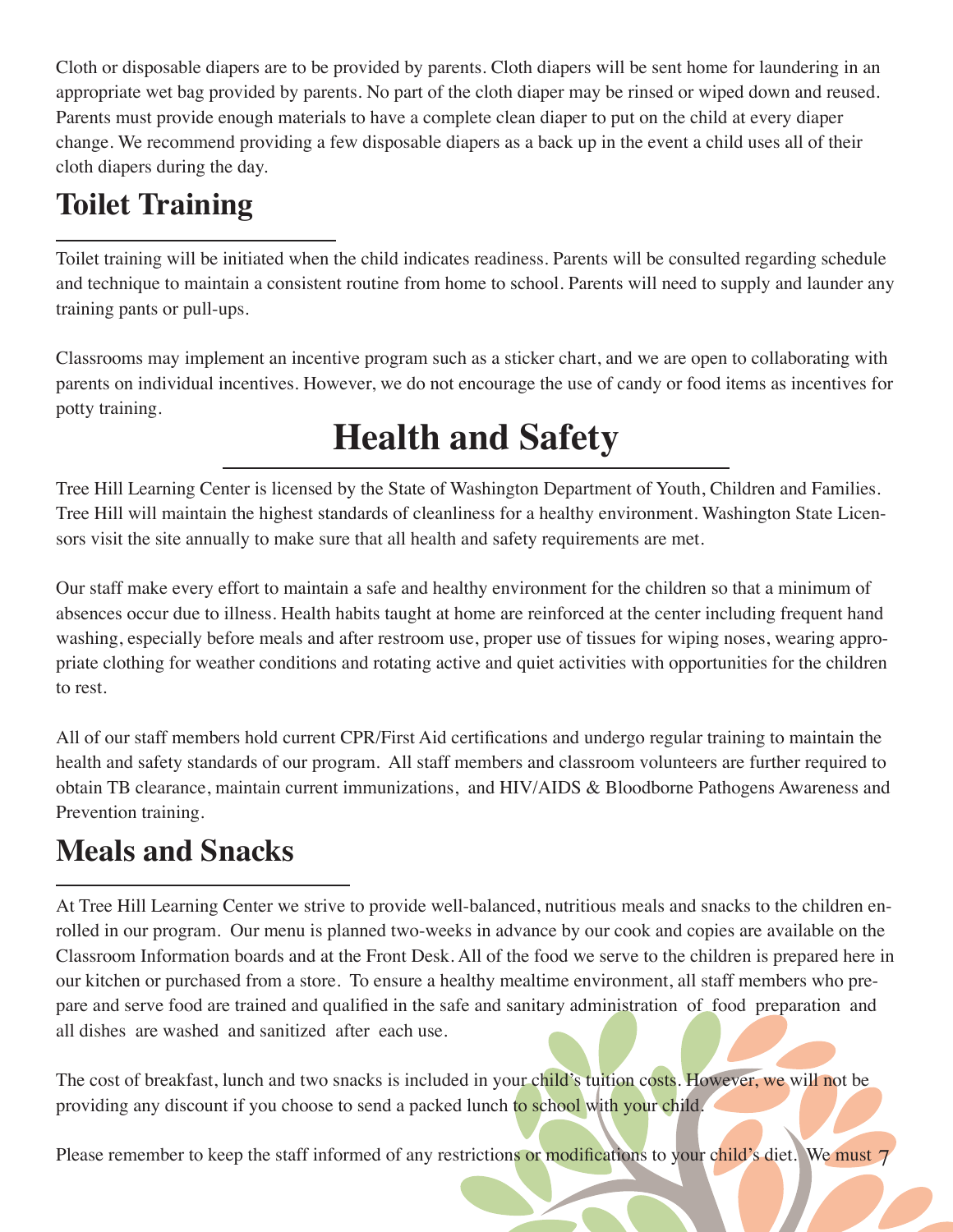obtain from the parent or health care provider a written list of foods that your child cannot consume due to allergies, personal health requirements or religious restrictions.

We may not provide nutrient concentrates or supplements, a modified diet, or any allergy diet, except with written permission from a child's health care provider. Parents are responsible for the cost of this special diet.

If you wish to bring a special food for all children to eat (e.g. a birthday treat), please check with the staff at least one day before you plan to bring it. Please keep in mind that we are not able to serve food cooked at home to children in the program (unless written permission is received from all parents in the classroom). We are only able to serve commercially prepared foods or foods cooked on-site.

We are a nut free facility. All foods brought into the building must be peanut and tree nut free, including milk alternatives.

#### **Breakfast**

Children who arrive before 7:45 a.m. will be offered breakfast providing at least one- quarter of the recommended dietary allowances (WAC 110-300-0180) .

Typical breakfast: Choice of cereal, organic milk, and fruit

#### **Snacks**

Two snacks (mid-morning and afternoon) are served daily. Additionally, all school-age children arriving at our facility after their school day will be served a snack as soon as they arrive.

Snacks shall consist of, but are not limited to, two or more of the following items: organic milk or milk products; fruit and /or vegetables; whole grain or enriched breads and /or cereal products; and protein food (such as turkey or tofu). A fruit or vegetable will be served with at least one snack each day. (WAC 110-300-185) .

Typical snack: Apple slices, whole grain crackers and water.

#### **Lunch**

All of our lunches contain adequate nutrients for a meal that is well balanced as well as delicious. Our lunches are served in portions that are appropriate for the age and size of the children who are being served.

Typical lunch: Chicken, steamed rice, mixed vegetables, pears and organic milk.

Ensuring that children are well fed and nourished is one of our highest priorities. We make every effort to provide meals and snacks that are both nutritious and appealing to children. If for any reason you should decide to pack your child' s lunch yourself, please do your best to follow the nutrition guidelines developed by the State Department of Health. A satisfactory lunch should provide at least l/3 of the day's nutrient needs. For the child 3-5 years of age, the following pattern will meet those needs:

- Organic milk (3/4 cup)
- Meat or alternate protein (1.5 ounces)
- Vegetables and fruits  $(1/2 \text{ cup})$  8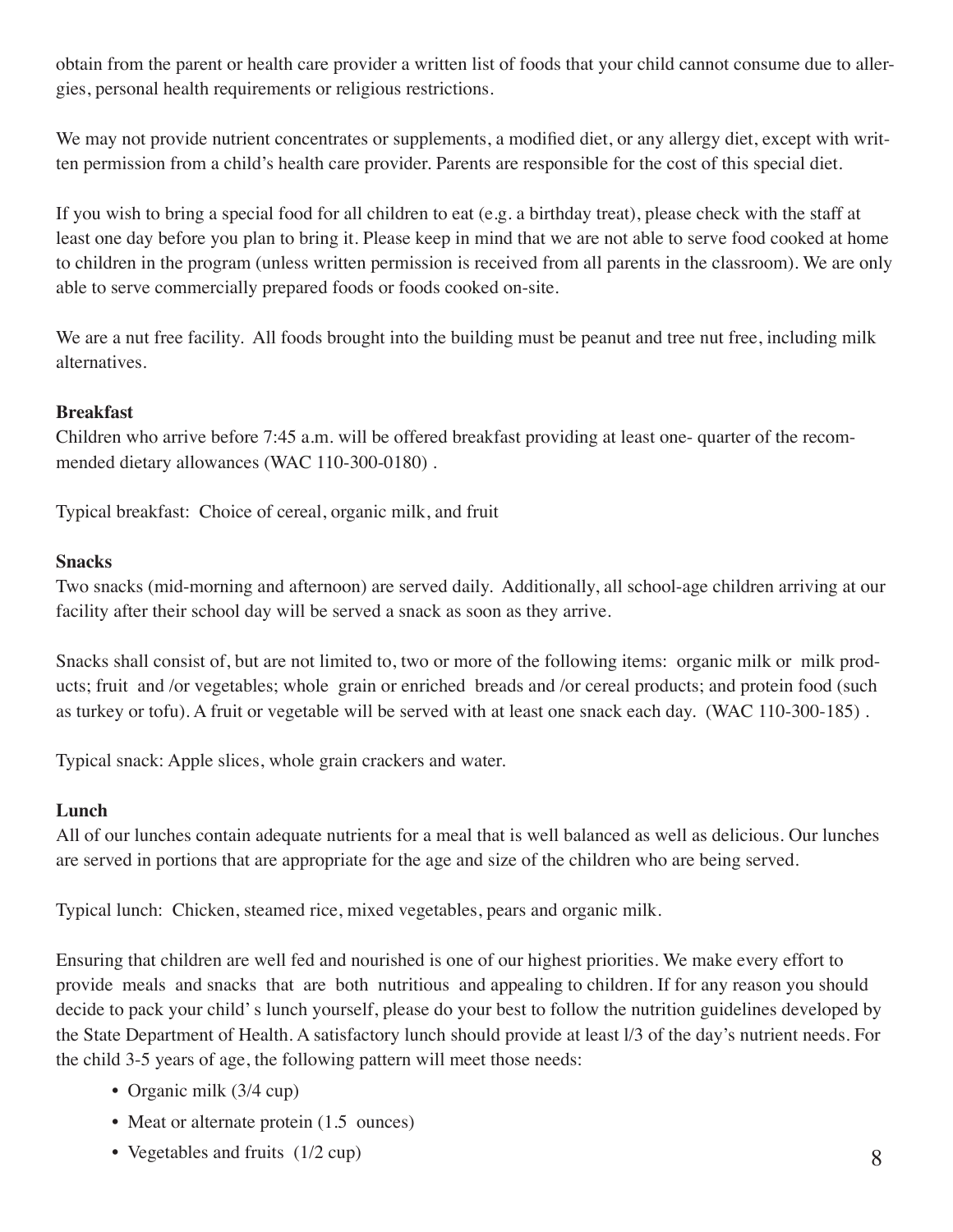• Bread, whole wheat or enriched (1/2 - 1 slice)

#### **Foods to avoid:**

Salty foods (make chips a treat, not the norm) Foods with high sugar content (including fruit snacks and roll-ups}

Any lunches brought from home will be monitored to ensure safe preparation, storage and nutritional adequacy. We will supplement foods brought from home that do not meet nutrition requirements and will provide food to children who may come without a meal.

#### **Illness**

The staff appreciates the fact that many family members who enroll their children at the center are working and that it is difficult to have their schedules interrupted. However, your cooperation is needed in stopping the spread of contagious illnesses. Children who have the following symptoms cannot be admitted to the school until the contagious period has passed and for at least 24-48 hours after the symptoms have subsided.

We cannot serve children with:

- Temperatures 100.4 degrees or above:
- Severe cough
- Sore throat
- Green/yellow thick discharge from the nose/eyes
- Diarrhea
- Watery eyes
- Swollen glands
- Vomiting
- A skin rash that has not been identified by a physician
- Evidence of head lice or other parasites
- Conjunctivitis (pink eye)
- Lethargy\*
- Runny Nose\*
- Headache\*

\* Secondary symptoms that are exclusionary when present with a primary symptom

Staff members conduct daily health checks of children when they arrive at the facility and any symptoms of illness are recorded in our Illness and Injury Log. If a child is found to be ill or becomes sick while at school, the parent/legal guardian will be notified. The child will be isolated in the front office if possible and the parent/ legal guardian will be expected to pick the child up within an hour.

If there is an outbreak of a contagious disease, such as chicken pox or COVID-19, this information will be posted on the front door (and/or emailed), handouts will be available with information on the disease so that parents may take appropriate action to protect their children or seek medical attention.

All outbreaks of communicable diseases will be reported to the local Health Department. In the case of an outbreak of an illness that has a vaccine, any children not up-to-date on that vaccine according to the DOH Childcare schedule may be excluded from Tree Hill at any point during the outbreak. Tree Hill Learning Center does not accept Vaccination Exemptions.

9 Outbreak of a contagious disease may result in temporary changes to any of our policies, changes to our school hours, closures of specific classrooms, or a total building closure. Tuition cannot be refunded due to any illness isolations, classroom or building closures.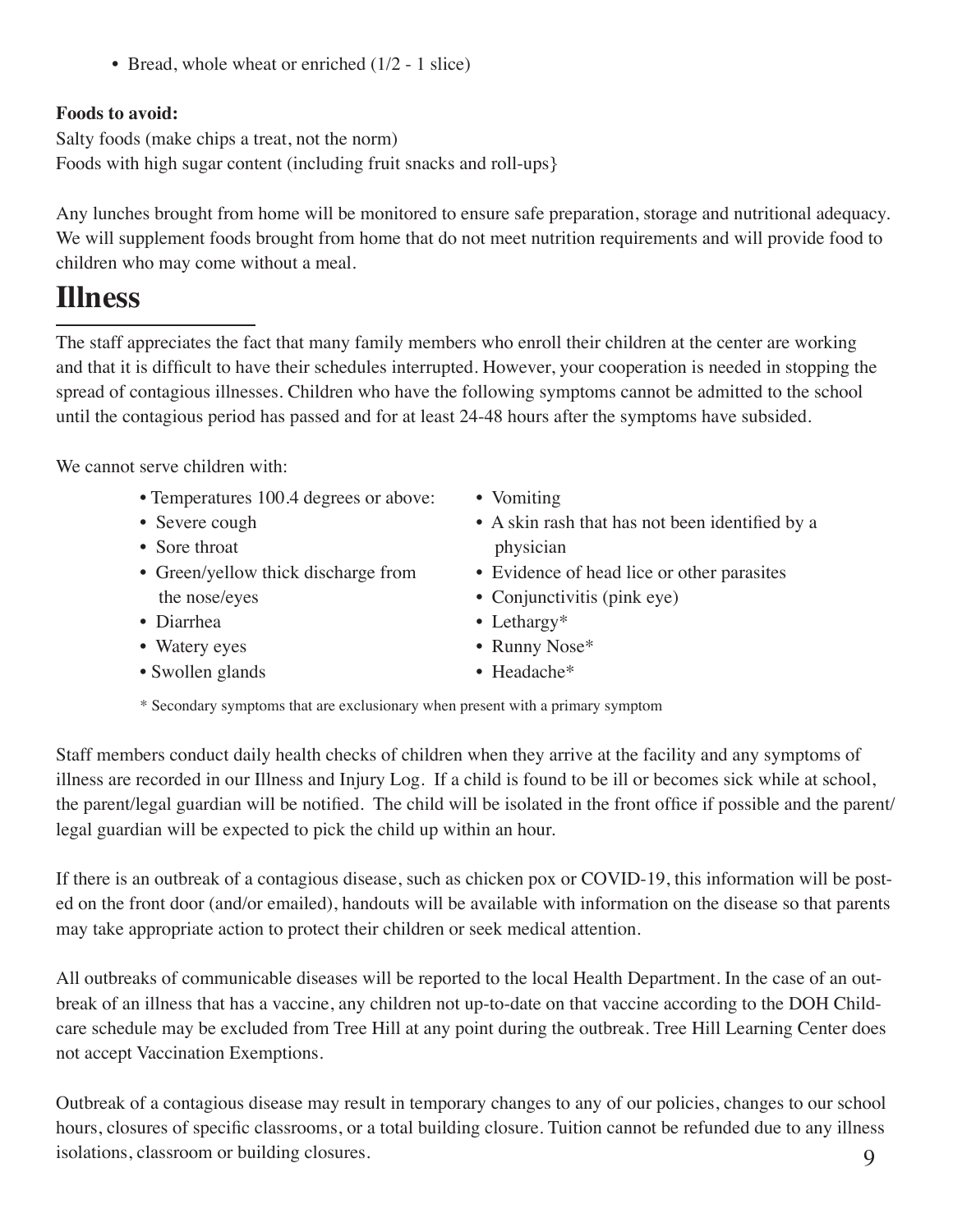## **Medications**

Medication may be administered to a child only with a signed Medication Authorization form from the parent. We may only administer medication when the dose, duration, and method of administration is clearly specified on the manufacturer's label for the age or weight of the child; as specified on prescription labels; or as authorized in writing by a physician. All medication must be in its original container and properly labeled with the child's full name, date prescription was filled and/or medication's expiration date, and legible instructions for administration.

Parents must give all medication directly to the classroom teacher or director. Medication may not be given to children to hand over to staff. All medication will be kept in a locked medicine cabinet out of the reach of children. Children are not allowed to keep medicine in their pockets, lunch boxes or cubbies. Medication will be administered only by a Director or Lead Teacher. We will record the administration of any medications on the child's Medication Authorization form. Any unused medication will be returned to parents or properly disposed. All Medication Authorization forms must be renewed every six months.

Children who have been given a prescription medication for a contagious illness must be on that medication for at least 24 hours before they may return to Tree Hill.

The following are considered medications and require signed Medication Authorization forms from a parent and may only be administered at the dose, duration and method of administration specified on the manufacturer's label for the age or weight of the child needing medication:

- Antihistamines
- Non-aspirin fever reducers/pain relievers
- Non-narcotic cough suppressants
- Decongestants
- Anti-itching ointments or lotions
- Diaper ointment and powders
- Sun screen
- Cough drops/throat lozenges

If you wish for your child to be given any non-prescription medication that is not included in the above list: is to be taken differently than indicated on the manufacturer's label; or lacks labeled instructions, a written authorization from a physician will be required. For example, some labels indicate that for children under 2 years of age, you are required to consult a physician. In that case, a physician's written authorization would be required. It is our policy never to give aspirin to a child except with written authorization from a physician.

#### **Medications for chronic conditions and allergies:**

For chronic conditions (such as asthma), the parent's written consent must be renewed every six months. An individual care plan must be provided that lists symptoms or conditions under which the medication will be given, this may require a physician's signature.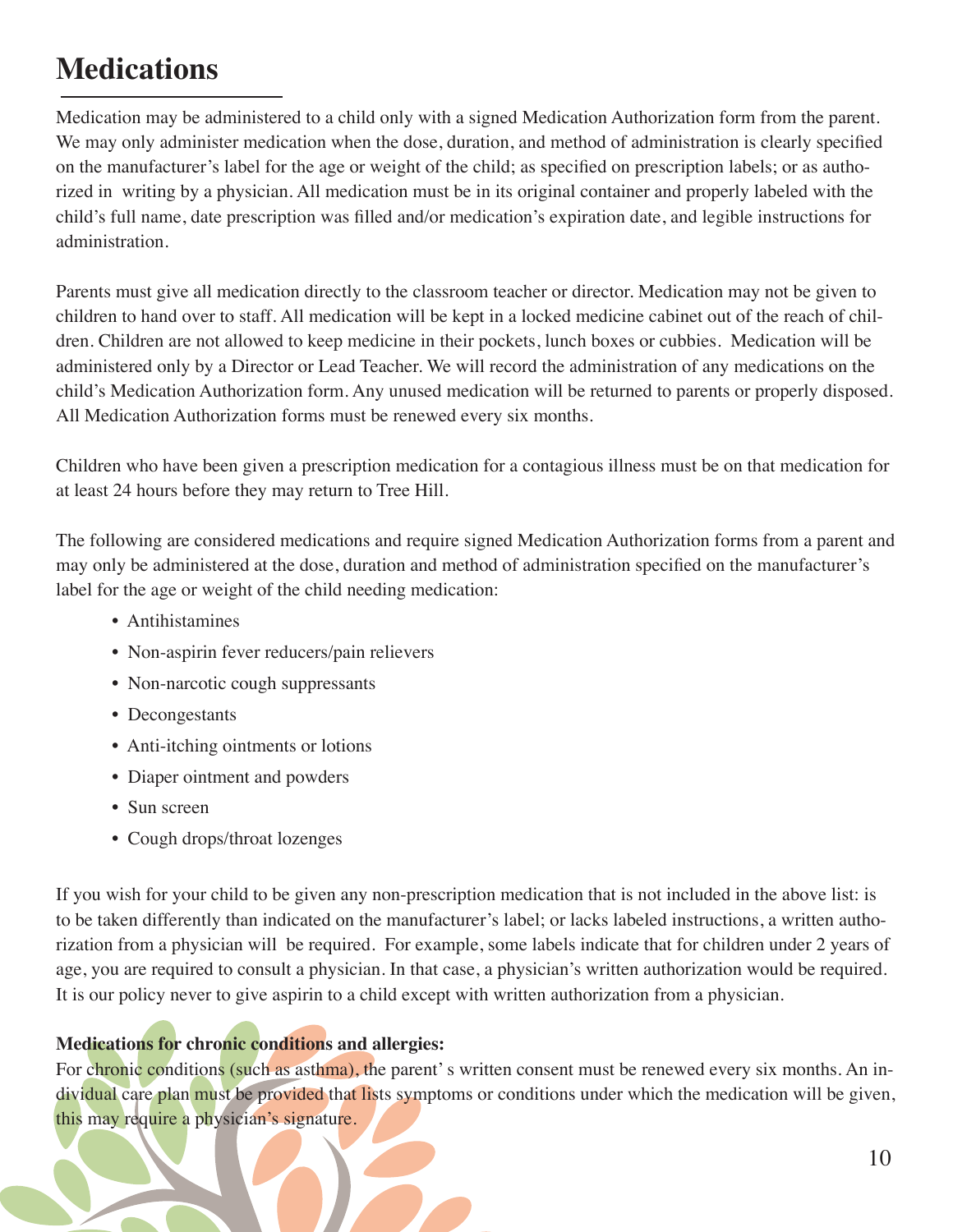## **Medical Emergencies**

In the event of a life threatening emergency, one staff member will stay with the injured/ill child. 911 will be called for any major medical emergency that could be life threatening or extremely dangerous. Severely injured children will not be moved before the ambulance crew arrives unless we are otherwise instructed by a 911 operator. For a child who is choking, staff trained in using the infant and child CPR shall follow the procedure.

Parents will be contacted as soon as possible. If the parents cannot be reached, we will make every effort to contact the emergency contacts listed on the child's Medical Authorization form.

All staff members are trained in first aid and infant/child CPR. In the event of minor emergencies, our trained staff will take appropriate steps to aid the child. Parents will be contacted as soon as possible if the accident might possibly require medical care.

When accidents and minor injuries occur that are unlikely to require further medical attention (such as minor cuts, scrapes, bruises), parents are not called but will be informed of the incident when they arrive to pick up the child and be given a Childcare Injury/Incident Report.

All injuries (both minor and major) and illness are recorded in the Illness and Injury Log.

#### **Child Abuse Reporting Requirements:**

Our staff is mandated by Washington State Law and licensing requirements to immediately report any instance when there is reason to suspect the occurrence of physical, sexual, or emotional child abuse, child neglect or exploitation to the police or Child Protective Services. We may not notify parents when the police or Child Protective Services are called about possible child abuse, neglect or exploitation, except on the recommendation of Child Protective Services or the police when they are called.

### **Hand Washing Policy**

All children, staff, and parents must wash their hands:

- Immediately upon entering classrooms
- After toileting
- After helping children with toileting
- After diapering a child
- After helping a child with nose blowing, coughing or any sign of illness
- Before getting trays from kitchen or handling any food service
- Between activities (e.g. wash before and after using play dough)

Children will be supervised as often as possible to promote proper hand washing procedures, and will be taught proper hand washing techniques.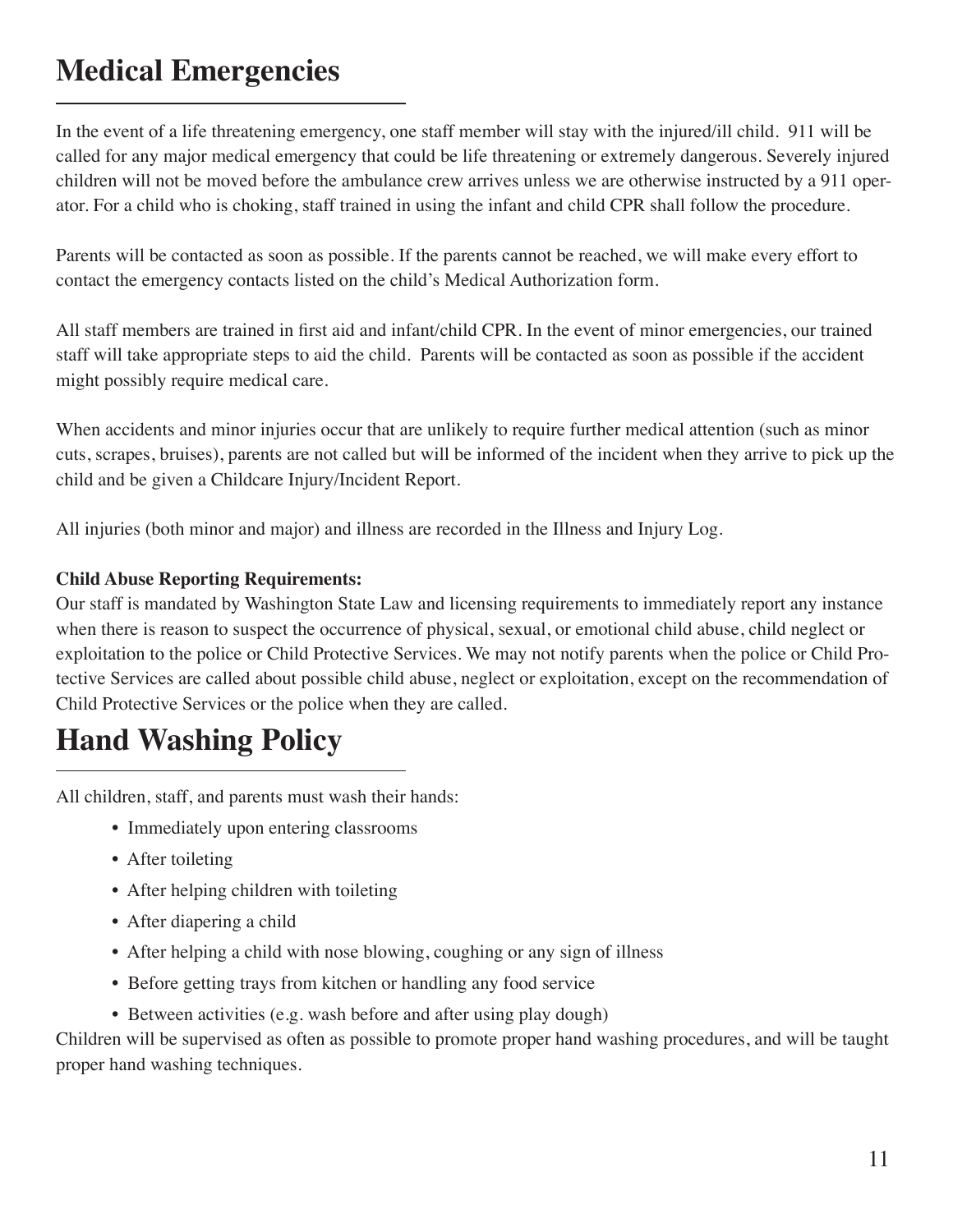## **Sanitation Policy**

Tables, sinks, countertops, and toilets are sanitized with a bleach solution as needed during the day. Toys and shelves are cleaned on a regular basis and as needed.

Mouthed toys are immediately placed in a sanitizing bleach solution and thoroughly washed and dried before being returned to shelves.

## **Safety**

We ask that families closely supervise their children in the parking lot, lobbies and elsewhere in the school. It is recommended that families who have more than one child have children who have already exited from the car keep one hand on the car until all are ready to cross the parking lot to the building. Please have children hold your hand or hang on to an article of your clothing you are wearing (e.g. a shirt tail or purse/diaper bag) while crossing the parking lot. When departing from the school, please do not allow children to run outside while you are signing them out or speaking to school staff and other families. Please keep your child with you at all times except when they are signed into their classrooms.

No child is ever to be left alone or unsupervised. At arrival, families are expected to help the child settle into play. Be sure to let a teacher know when you are ready to leave the classroom so the teacher is aware that you have left and the child is in the teacher's care. This process will help with transition to the school environment, we understand that this process may look different for different families depending on your child's personality and needs. Likewise, let a teacher know when you are taking your child at the end of class, so that the teacher is aware of the child's departure.

Families whose children are enrolled in the program are permitted access at all times to all parts of the center where children are cared for, including nap areas. Families with children in the program are encouraged to drop in to visit with their children (i.e. have lunch with their child). Please pre-arrange your visit with the Director whenever possible so we can arrange a day and time that is least disruptive to the classroom. We will ask parents to avoid visits or pick-ups during naptime out of respect for all the children in the room who are napping.

**To maintain a safe classroom, our program uses the following minimum staff-child ratio: Infants:** 1:4 (maximum group size of 8) **Toddlers (Twelve months to Thirty months):** 1:7 (maximum group size of 14) **Thirty months-to-Five years:** 1:10 (maximum group size of 20) **School-Age (Five years and up):** 1:15 (maximum group size of 30)

These ratios are set by Washington State licensing requirements and are the minimum allowed by law.

Use of tobacco products can take place ONLY outside and away from the building where children cannot see you. Tobacco use is never allowed when children are present - on the play space, on walks, on field trips, on the bus or in the classrooms. Alcohol, cannabis, and illegal drugs are not allowed on Tree Hill Learning Center Property. Any adult coming into the classroom who appears under the influence of any drug or alcohol will be asked to leave. Firearms are stricly prohibited on Tree Hill Learning Center property.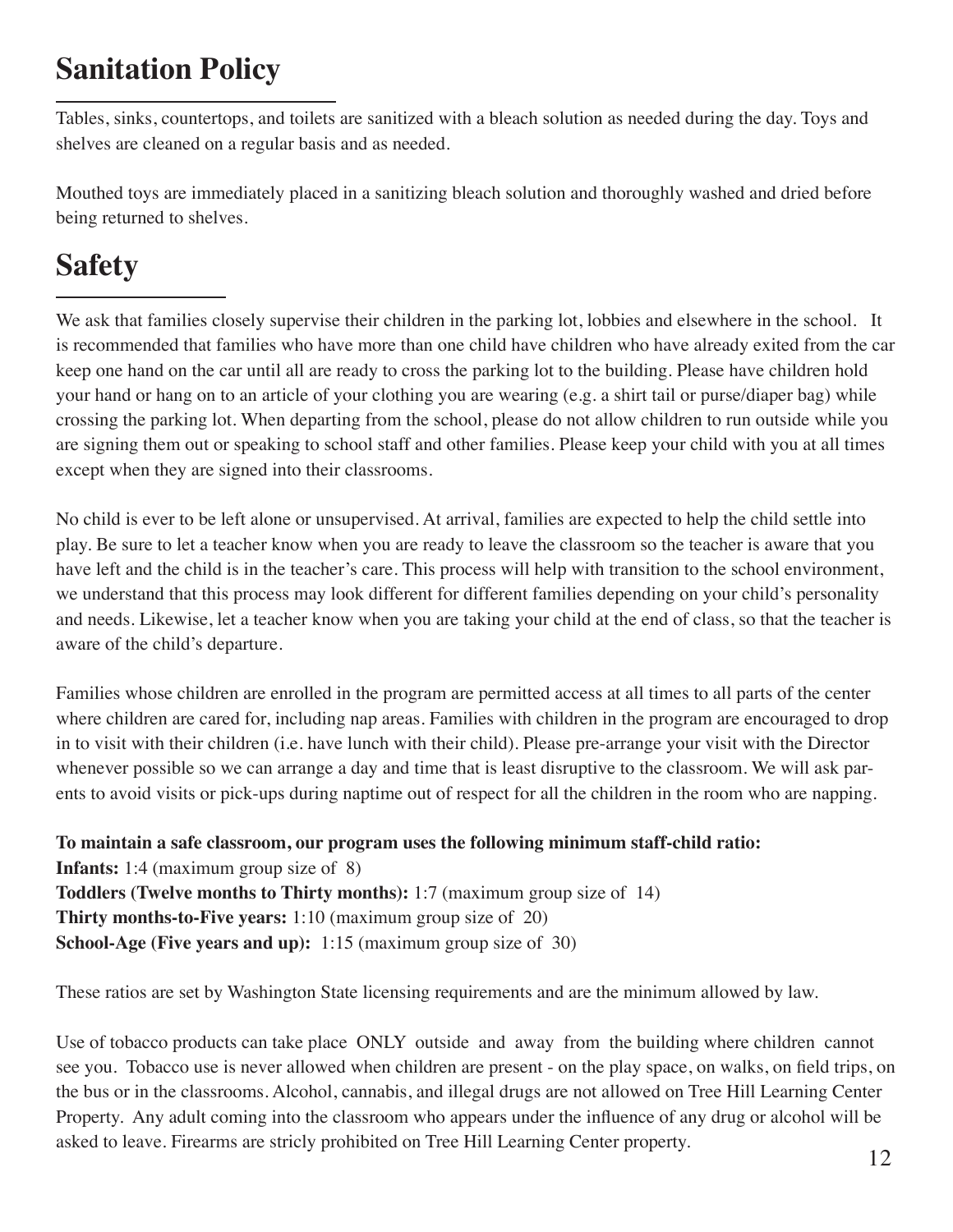# **Discipline and Guidance Policy**

Our program subscribes to a disciplinary policy built on mutual trust; with teachers and children working together to help the children grow and mature. Teachers value and respect the children; children trust their teachers' patience, understanding, and friendly firmness in guiding behavior.

In helping to direct the child toward self-discipline, the following guidance techniques are used:

- Positive statements are used in giving direction to behavior
- Redirection is consistent with the child's needs
- The child is given opportunities to make choices and solve problems
- Suggestions are given in time to prevent conflicts
- Comparisons between children are avoided
- Unacceptable behavior is clearly explained and the child is told what is acceptable. Approval of acceptable behavior is clearly expressed

Discipline of children shall primarily be the responsibility of the teacher and classroom assistant in accordance with the individual child's age, stage of development and the knowledge that the teacher has of the child's needs. We view guidance as a team effort and an ongoing learning process.

Disciplinary methods used shall be based on guidance to help the child develop inner control, self-responsibility, and respect for the rights of others, as they learn to cope with the daily experiences of living and working with others.

#### **Under no circumstances will corporal punishment be used or tolerated by anyone, including parents, on school grounds. This includes biting, shaking, slapping, hitting, kicking, or any other means of inflicting pain on a child.**

Verbal abuse is not allowed. This means no yelling, no obscene language and no put downs between adults or between adults and children. Spanking, threatening, or withholding food cannot be used to discipline children.

The staff shall accept and respect each child for who they are as a unique individual. If a child's behavior becomes unacceptable, this shall be explained to the child in a positive way without humiliation, fright, or physical harm. The child shall then be helped to find a better way of resolving problems or meeting their needs. Respect for the child's feelings shall be maintained. If the teaching staff feels that parent involvement is necessary, the parents will be contacted and a meeting will be set up to discuss further options.

Behaviors that are considered unacceptable include hitting, kicking, biting, choking, spitting, verbal abuse of teachers or classmates, hiding from a teacher or running away in an unsafe manner. Some of these behaviors may be developmentally approprate in younger age groups and will be handled as such.

13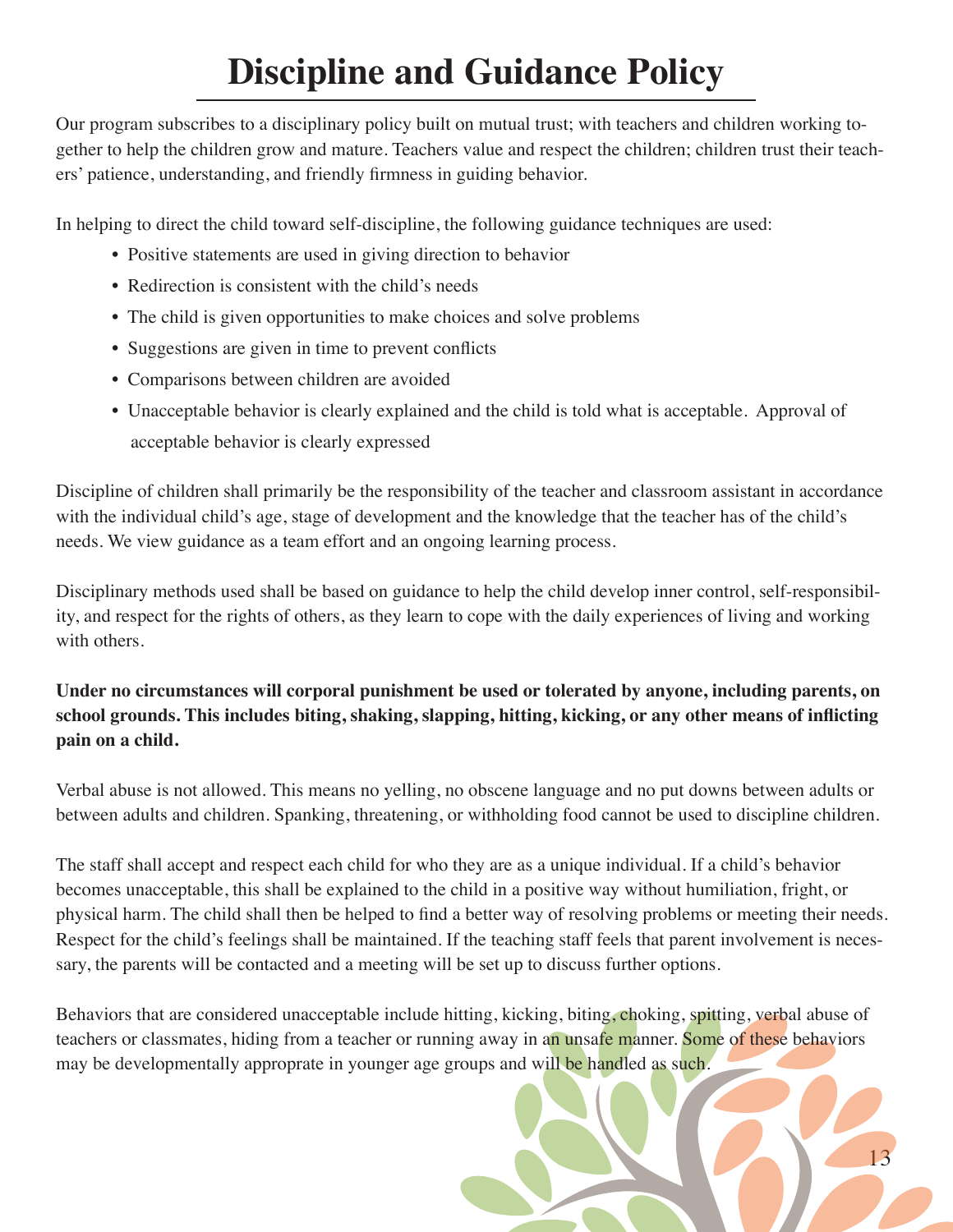## **Biting Policy**

Biting is a difficult behavior for all parties involved. Tree Hill staff does everything in our power to minimize instances of biting. For most children, this is a normal stage of development that passes as quickly as it starts. But for some children it becomes a negative pattern of behavior and requires consistent consequences and monitoring. Tree Hill trains all staff on our biting policy and ask that parents maintain consistent strategies if biting behaviors are seen at home.

Tree Hill's management strategy for biting is as follows:

- The "biter" will be told firmly "No biting" and removed from the situation
- Any adults involved will turn their attention to the child who was bitten, and give an ice pack if needed
- The "biter" may benefit from separation for up to 5 minutes
- After the situation is resolved, teachers will engage both children in an activity and/or give positive reinforcement for wanted behaviors

Strategies that may be used if biting behavior becomes consistent:

- Encouraging use of a pacifier, or teething toy
- Use of teething tablets or pain reliever with parent consent
- Short term restriction in high chair during transition times
- "Cool down" time at front desk
- Designating a teacher to "shadow" child

#### **Tree Hill's biting response protocol:**

One bite: we will send a text or email to parent notifying them of the bite Two bites: We will call parent to discuss bites Three bites: Child will need to go home for the day, we will call parent again to arrange pick up

After three days of child being sent home due to biting, the Director will schedule a meeting with parents to review our expulsion policy and discuss a plan of action.

Following the parent meeting, if the child is sent home 6 additional days due to biting, the child will be removed from our program.

## **Rules and Guidelines**

see how the ability of the children to return play materials to their proper place when finished with them would<br>14 Necessary rules shall be few, clearly and simply stated, and consistently maintained to assure the health and safety of the children at all times. For example, rules such as "no hitting" and "children riding bikes must wear a helmet" would always be enforced. Guidelines are more flexible and open to interpretation by individual teachers and can vary with the developmental level of the children. For example, some teachers require that housekeeping materials be kept in a dramatic play area, while others allow them to be used in other areas. It is easy to influence such a guideline.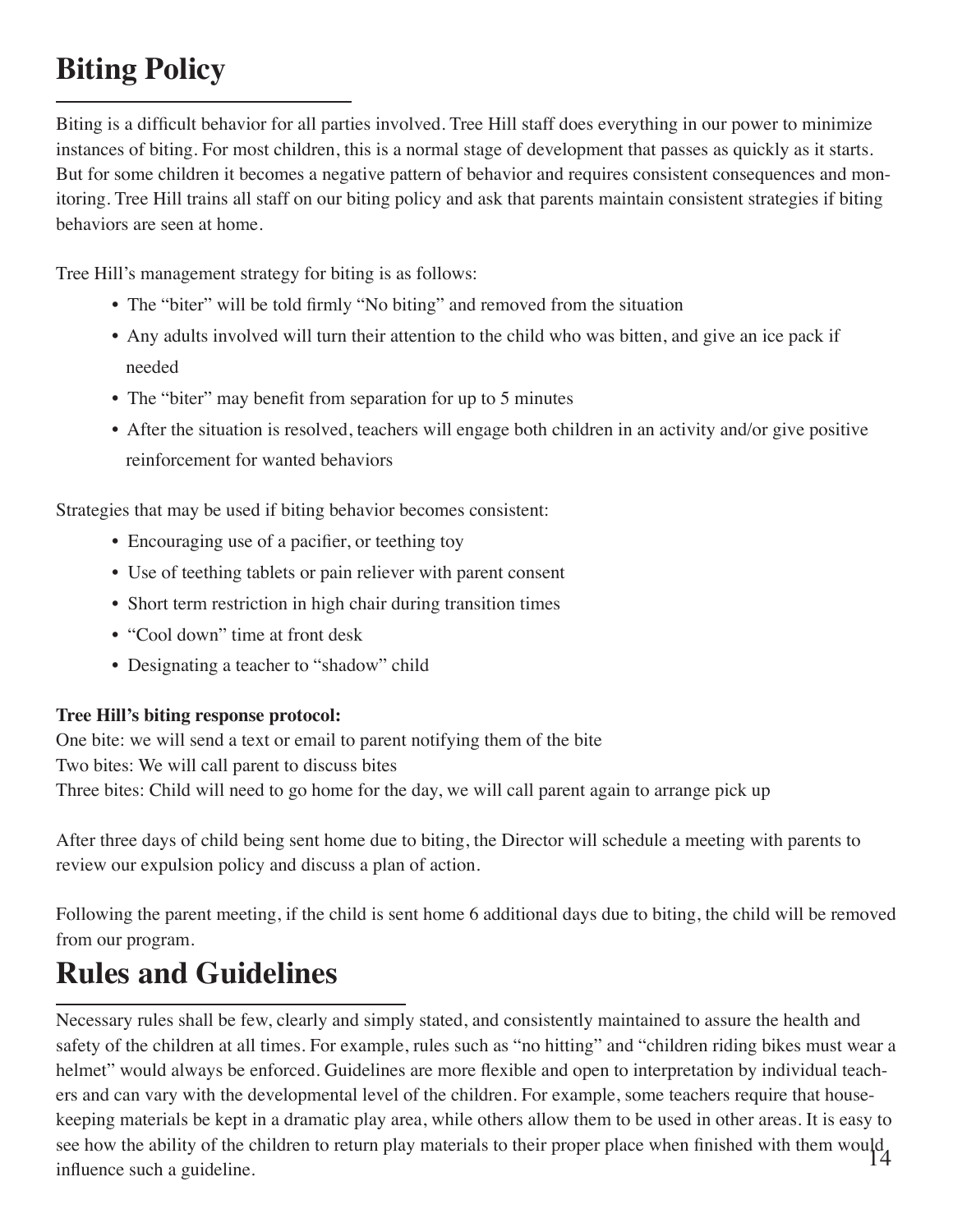Rules that are strictly enforced include:

- No hitting, kicking, or biting other children
- Violent play is not allowed, including playing "guns"
- No running indoors

## **Consistent Care Policy**

Tree Hill believes in the importance of consistent care. We strive to create teaching teams that compliment each other as equal partners. Teaching teams will work in consistent classrooms to provide routine and stability for the children in that classroom. In the event a substitute teacher is needed, we will do everything in our power to assign a teacher who is familiar with the classroom to maintain stability.

## **Restraint Policy**

Pursuant with WAC 110-300-0335 Tree Hill staff will employ all situationally appropriate interventions before implementing a physical restraint. Children will only be physically restrained if they pose an immediate safety concern to themselves or others. Only staff who have been trained in proper restraint techniques will implement restraint; staff will restrain as gently as possible for the minimum amount of time necessary to control the situation. If a child has been restrained for more than 5 minutes and the situation is not de-escalating then we will call a parent/guardian to pick up the child. If restraint is used, an incident report will be written and the family will be informed as well as Tree Hill's Licensor.

## **Expulsion Policy**

It is our deepest hope that we never have to make the choice to expel a child from Tree Hill. Unfortunately sometimes events/behaviors result in an expulsion decision. Instances of repeated violence, or other safety concerns that could harm that child or others could result in expulsion.

Tree Hill administration will meet with the family to discuss the concerns at hand at least once before deciding to expel. During the meeting we will review our expulsion policy, review the records of events that have led to the meeting, steps that have already been taken to avoid expulsion, and create an action plan that includes reasonable modifications to eliminate safety concerns. The action plan may include follow up actions for the teachers, parent, child, or all of the above. We may make recommendations for community resources that could be beneficial to the child or family. If the safety concerns persist despite all our efforts, then we will make the decision to expel the child.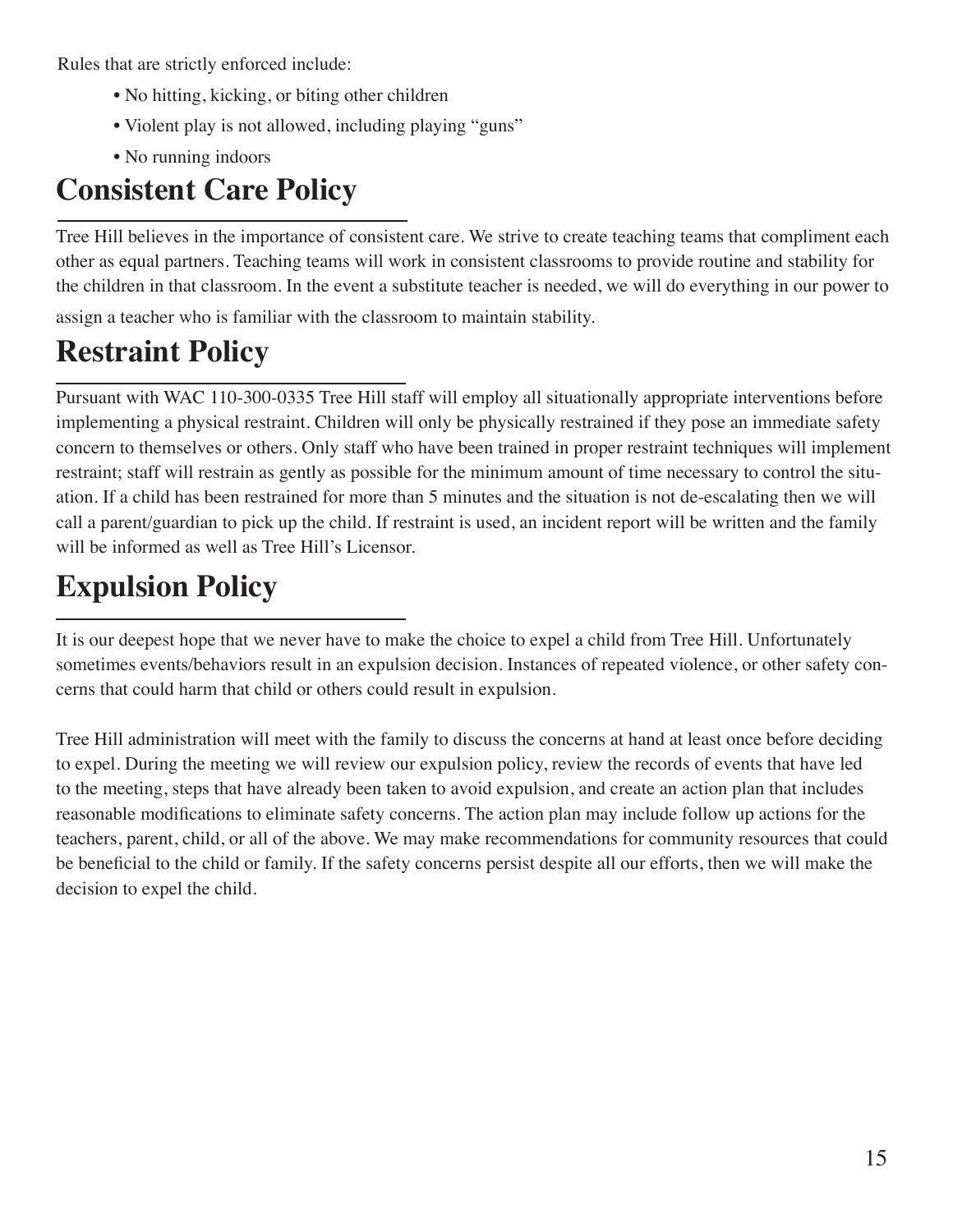## **Admissions and Enrollment Policy**

Tree Hill Learning Center serves children 12 weeks to 10 years of age. We provide high quality care for children in an age appropriate environment.

Upon enrollment it will be necessary for the following forms to be completed, signed and returned to Tree Hill before your child's first day:

- Pre-Registration Form
- Immunization Record
- Individual Health Plan (if applicable)
- Complete Registration Packet including:
	- Enrollment Form
	- General Permission Form
	- Medical Authorization Form
	- Before and After School Transportation Permission Form (if applicable)
	- After Hours Policy
	- Billing Policy
	- Grievances Policy
	- Signed acknowledgment of Parent Handbook
	- Signed acknowledgment of Pesticide Policy

Tree Hill Learning Center will request updates to your information at least annually, and for immunization records as needed. It is the responsibility of the parent/guardian to provide this updated information. Your personal infomation is private and will be treated as such, your records are kept in a locked filing cabinet and are only accessible by Tree Hill Learning Center employees, and legal parents/guardians to your child.

To ensure proper adjustment for all children, each child will be admitted to the program for a trial period of up to two weeks. At the conclusion of this time, parents and Director will decide if the program is suitable for your child.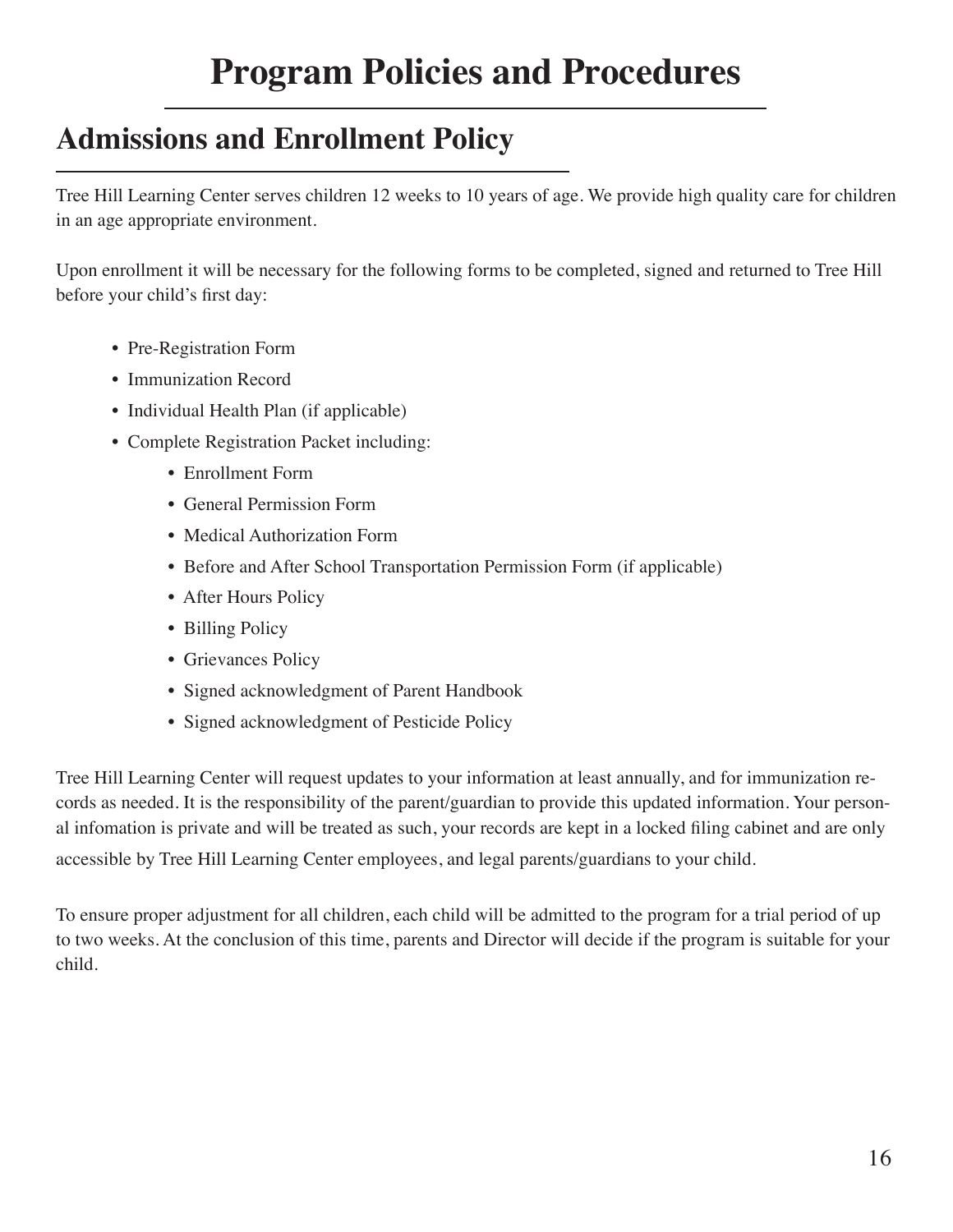A child's enrollment may be terminated at any time by joint decision of the Program Director and Supervising Teacher for the child' s classroom. Should the need arise for a child's enrollment to be terminated, if possible we will give the parent two weeks notice so that other care may be found for the child. Reasons for termination/ withdrawal include:

- The program does not meet the needs of the child and/or the child's family (because of schedule, tuition or philosophical differences)
- Tuition payments have not been submitted and no arrangements for payment by the family have been made
- The family fails to cooperate with the staff in operation and management of the program (e.g. consistently fails to pick up child on time, brings visitors without prior arrangement, sends ill child to school, etc.)

Tree Hill Learning Center reserves the right to request a child's withdrawal from the program if their behavior is consistently disruptive in such a manner that it is harmful to the well being of other children and staff. Please see our Expulsion Policy for more details.

## **Non-Discrimination Poicy**

Tree Hill Learning Center gladly welcomes and accepts children and families and staff from all backgrounds, regardless of race, creed, color, national and ethnic origin, sex, honorably discharged veteran or military status, marital status, gender, sexual orientation, age, religion, or ability. We comply with the requirements of the Washington law against discrimination and the ADA.

We are dedicated to providing assistance to aid children and parents who have limited English language ability. If your child has special needs, the Director and classroom teachers will work with you to create an appropriate care plan. Tree Hill strives to provide a culturally and racially diverse atmosphere where everyone will feel welcome and included. We provide diverse learning opportunities for children that includes curriculum, activities and materials that are representative of many cultures and languages. Our teachers and staff work hard to create an inclusive environment and will intervene appropriately if they witness any situations or conversations that are racially or culturally biased.

## **Transition Policy**

Child transitions into new classrooms will be overseen by the classroom teachers, curriculum director, and center director. Transitions will be discussed with parents and a transition date will be set. Transition readiness can vary from child to child. The entry requirements that must be met are as follows:

**Seedlings:** Infants must be at least 12 weeks of age before entering the Seedlings classroom.

**Acorns:** Toddlers must be at least 11 months of age before entering the Acorns classroom. They must be nearing readiness to have only one nap a day, be weaned off of bottles and drinking out of sippy cups. Breast milk and formula will be replaced with cow's milk or an appropriate substitute.

17 **Oak Leaves:** Children may transition to the Oak Leaves at 18 months. Children must be ready to nap only once per day after lunch, feed themselves independently, and be ready to build self help skills.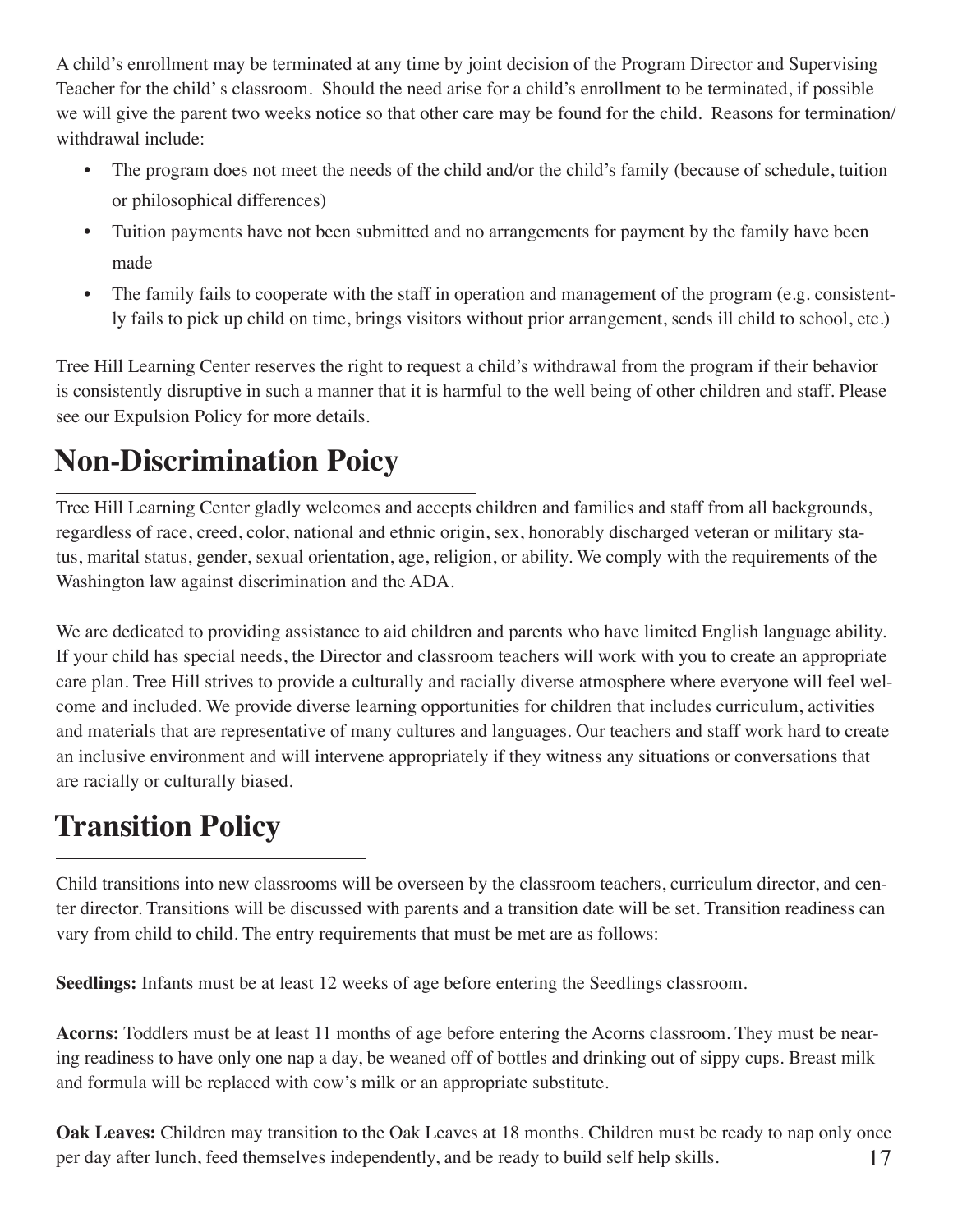**Willows:** Children may transition to the Willows class after 30 months of age. They should have begun the potty-training process and have an appropriate level of self help skills, such as hand-washing and putting on their own shoes and jackets.

**Maples:** Children may transition to Maples after 3 years old. Children must be fully potty trained and have appropriate self-help skills including dressing self and hand washing. Children should be able to self-regulate their behavior in order to participate in developmentlaly appropriate group activities, circle time, and clean up time. While age appropriate comfort items are encouraged; pacifiers should be left at home.

**Evergreens:** Children may transition to the Evergreens classroom after 4 years old. Children should be showing some academic readiness skills including but not limited to letter and number recognition and early writing skills. Children should be able to participate appropriately in circle time and group activities.

**Cedars:** Children may transition to the Cedars classroom at 5 years old. Children should be showing kindergarten readiness skills including but not limited to letter name and letter-sound recognition, knowledge of sight words, writing own name, counting to 20, and basic addition and subtraction.

**Redwoods:** Children in first grade or older will be in the Redwoods classroom

## **After Hours Policy**

Tree Hill closes promptly at 6:15 p.m. daily. All children must be picked up by that time. In the event that child remains at the center past closing, a teacher will stay with the child and follow the following procedures:

- Every effort will be made to contact the childs parents
- If a parent cannot be reached, emergency contacts will be called. Identification will be required by this person, and it must match the name on your pick up list in order for us to release your child to them. Parent/legal guardian will be notified as soon as possible that the child has been released to one of their

emergency contacts.

- If the staff have not been able to contact anyone by 8:00 p.m. to come for the child, the child will be considered abandoned and the police will be called\*
- Late fees will be billed at a rate of \$35.00 for the first 15 minutes, and \$2.00 per minute thereafter\*\*

\*Please note: We have to make these provisions in the event that this situation ever develops. Our sincere hope is that we never have to implement this procedure.

\*\*Working together as a partner in your child's care will make your experience with Tree Hill Learning Center a pleasant one. Please try to notify us of any situation or emergency that occurs that may prevent you from picking up your child on time. We are happy to work with our families in any way possible.

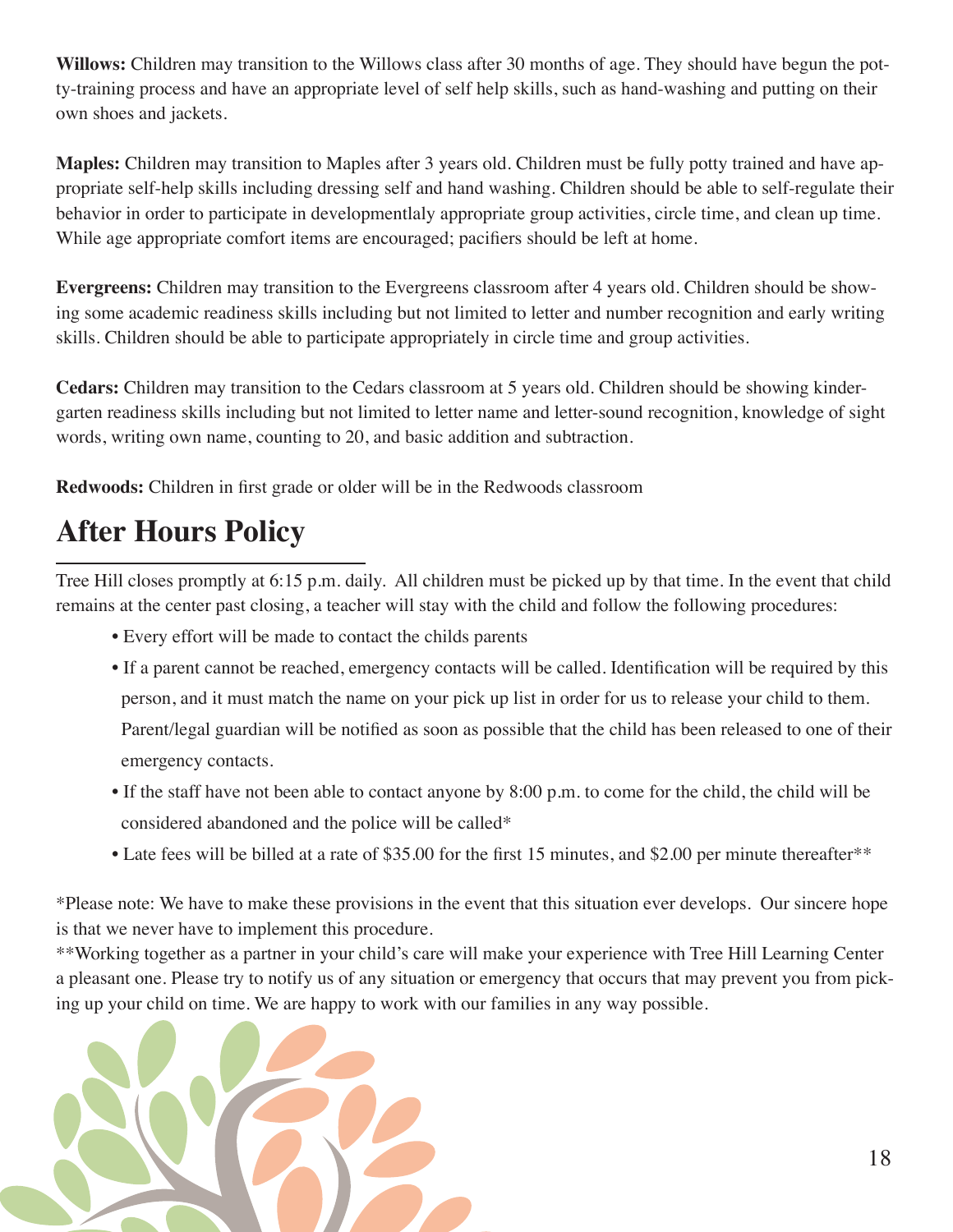## **Billing Policy**

Tree Hill Learning Center is on a monthly tuition schedule. We offer full-day (under 10 hours per day) and halfday programs (under 5 hours per day). Please see our Rate Sheet for current tuition amounts.

Tree Hill bills one month in advance for space to be reserved in your child's class. Payment is due the 1st of each month. Any accounts not brought current by the 10th of the month will be given a \$10 late fee, if the account is still unpaid by the 20th an additional \$20 fee will be applied.

You are welcome to pay your child's tuition in advance; however, we do not offer a discount for this option.

If you decide to withdraw your child from the Tree Hill, we do require at least 30-days written notice. Families failing to provide notice will still be responsible for 30-days tuition for each child enrolled, and no refunds will be given for unused time or tuition. We do not offer refunds for any other reason.

We encourage payment by check, credit card, or money order. However, in the event of an NSF check, there will be a \$50.00 NSF charge. Money order or cash must pay NSF charges. More than two NSF checks in a year will result in cash, money order or cashier check acceptance only.

Credit cards will be saved in our secure billing system and automatically processed for the full balance of your account on the first of every month. If for any reason you do not want your saved credit card charged, you must notify us or provide alternate payment before the first of the month.

We reserve the right to re-evaluate our rates at any time. In the event that our tuition rates change, we will provide one month's notification.

If there is a billing problem or error, please contact the school director to resolve the matter.

**For divorced and separated families:** We have one account per child. We can bill parents separately based on percentages decided upon by the parents. The learning center considers account liability to rest with those signed as enrolling parent(s) /legal guardian(s), and if tuition is not paid in full by one or both parties your child will be at risk of expulsion. We will ensure that only individuals authorized in writing are picking up your children. It is not the responsibility of Tree Hill Learning Center to follow or enforce any other parenting plan schedules or arrangements. Any documents requested by parents such as invoices or attendance records will be equally provided to both parents and/or legal guardians.

**Vacation billing and sick days:** Tree Hill Learning Center does not credit accounts or issue discounts for vacation time or sick days, or days that Tree Hill is closed. Make-up days may be used after a missed day, within the same month, if classroom space allows. If an additional attendace day is needed, you may request a drop-in day at the daily rate for your child's age group.

**Ten Hour Policy:** State law dictates that children may not be in child care for more than 10 hours per day. At Tree Hill we enforce this policy by charging a \$25 fee per day for each child present at Tree Hill for over 10 hours.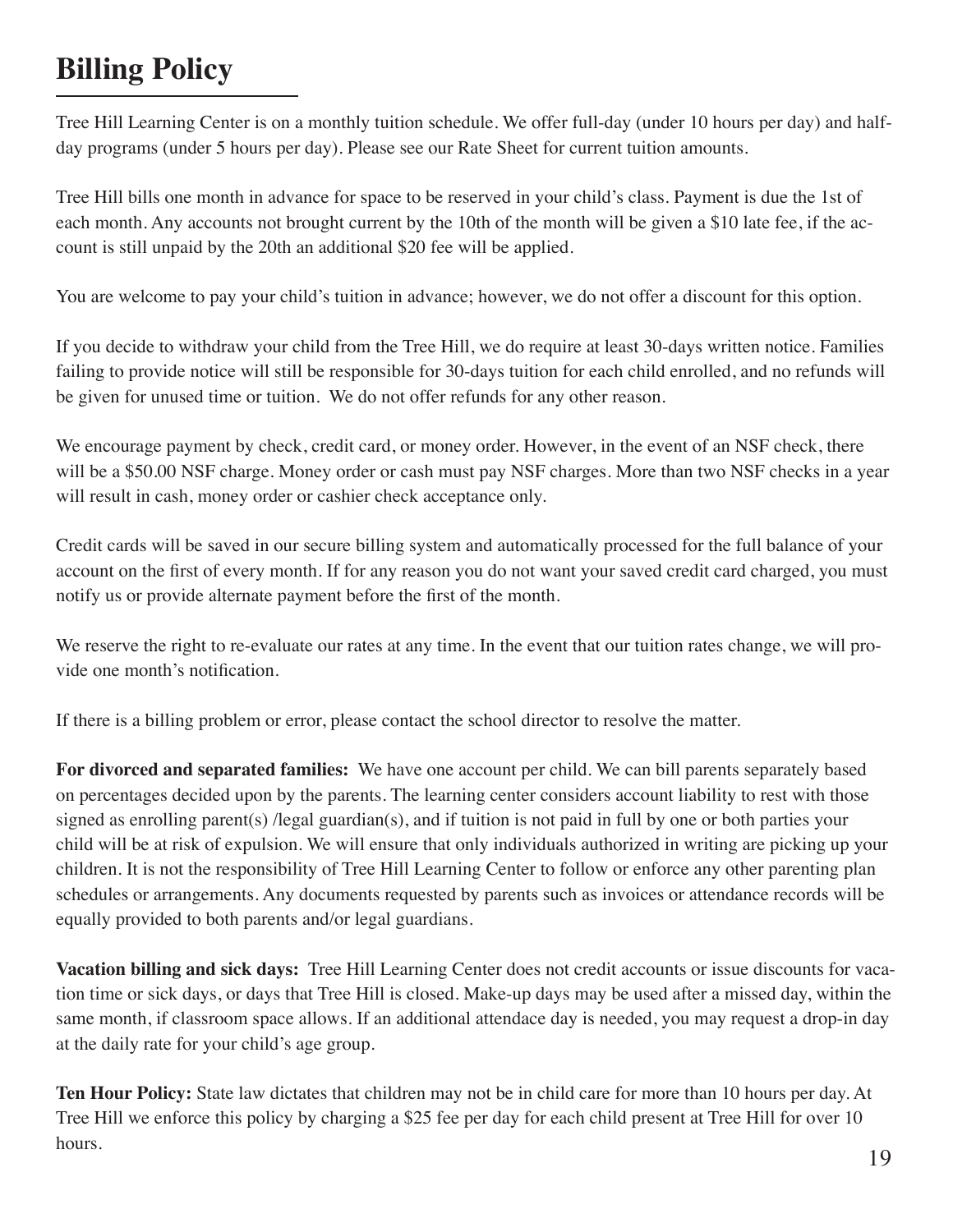**Siblings:** There is a 10% discount on the lowest tuition rate for siblings enrolled in our program, and a 20% discount for the second lowest rate for families with 3 or more children enrolled.

**School-age extra attendance days:** In the event of a non-school day, we will bill one week in advance based on projected attendance. We will provide sign-up sheets so families can schedule their child to be at Tree Hill during any non-school days. If your child is scheduled for any of these days, but do not attend for any reason, you will still be billed for this day.

### **Family Engagement and Partnership Communication Plan**

We recognize that time constraints can often make daily communication difficult and we hope to provide options that will accommodate each family's schedule and needs. Our infant and toddler teaching staff will provide written communication each day to parents indicating the details of daily routines such as feeding and diapering as well as any significant incidents that may occur during the day (i.e. your child's overall mood, exciting discoveries, injuries, etc.).

Daily communication for all classrooms may occur via written reports, electronic (email or other software), or verbally in person or by phone. Any and all occurrences of injury or illness will be reported to parents verbally and by way of an Injury/Incident Report. A conference can be requested by a parent or teacher at any time to provide the time and space for more detailed discussions.

Upon enrollment, we ask that parents provide us with as much insight about their child as possible, please discuss with your child's teachers any relevant developmental information, health history, social, emotional and verbal skills, and any other information you feel is important to share with us. We will revisit these conversations annually, or when your child graduates to a new classroom. This information helps us determine how our program can best fit your child's needs, and make appropriate accommodations when necessary.

At least twice per year, teachers and families will discuss their child's developmental progress which may include; areas of strength, special needs, health issues, or other concerns. We also request that you share with us information about your child's home life such as routines and family events, any major changes in routine, other members of the household, parenting styles, and cultural practices. We invite you to please share with us any special traditions you have in your home, and cultural practices or events that we can honor with your child at school.

### **Disaster Plan**

Parents are required to review our complete disaster plan upon enrollment and annually thereafter. Staff will review it annually. It can be found in the information binder at our front door, or online at www.treehillkids.com.

**Preparedness:** Tree Hill Learning Center is prepared to care for your child in times of critical situations. Please make sure all contact information, emergency contacts, and authorized release forms are up to date and correct. In the event of an emergency that leaves our school safe and intact, parents will be called as soon as possible and children will be dismissed to authorized persons.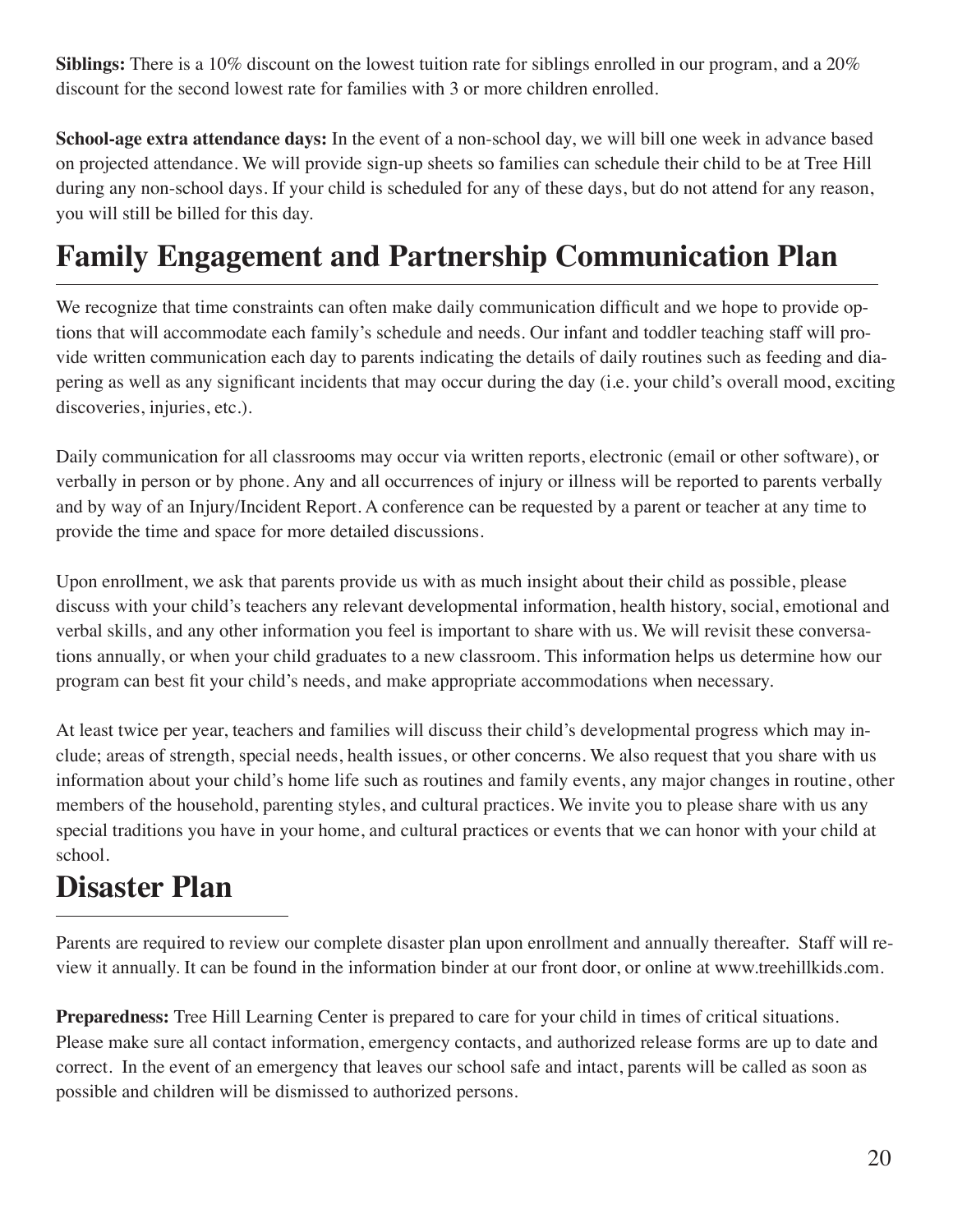The staff at Tree Hill Learning Center conducts monthly emergency evacuation drills and/or earthquake drills with the children. Though we have never experienced a major disaster, we want to take precautions should an emergency state occur while your children are in our care. The most likely disasters identified for our site include: fire, earthquake, windstorms and winter storms.

In the event of a disaster requiring children and staff to remain at the facility, we will have a 72-hour supply of food and water for children and staff in case of emergency.

**Fire:** In the event of a fire, building alarms will sound and the emergency lights will come on. Staff will enact rehearsed evacuation procedures with the children.

**Evacuation Process:** In the event of fire or natural disaster that will require us to evacuate the premises, Tree Hill Camas will evacuate to *3400 SE 196th ave Camas, WA 98607*, and Tree Hill Vancouver will evacuate to *16315 NE 23rd St, Vancouver WA 98684* (Kelly Chiropractic). Each teacher will be responsible to account for every child on their class' attendance roster and then it will be double checked by the Director. Staff will stay with evacuated children continuously until such a time as the children are in the care of their families or other guardians. Parents will be notified as soon as children are safe and comfortable. Teachers will be responsible for their class' Comfort Kits.

**Power Outage:** In the event of a power outage while school is in session, the following will occur:

- After one-hour Infant's and Toddler's parents will be called for dismissal
- After two-hours the rest of the children' s parents will be called for dismissal

**Inclement Weather:** Tree Hill Learning Center will be closed when weather conditions become too dangerous. Listen to local radio and television stations for announcements of closures. We also post closures or late openings on our Facebook page. When schools are delayed we will do our best to open our school at the earliest possible time. Our first concern is the safety of staff and students.

**Lockdown:** In the event of an emergency lockdown staff will gather children safely in their classrooms and lock doors until clearance is given by the Director.

A disaster plan for children with special needs will be developed individually and approved by the parents and staff.

**Out of Town Contact:** If a disaster does occur, parents will be notified by phone as soon as possible. Parents may call the school at (360) 833-1230. If the emergency disrupts local phone lines, Tree Hill Learning Center has designated Megan Peck as the out-of-state phone contact in case of an emergency. Her phone number is (503) 936-0788.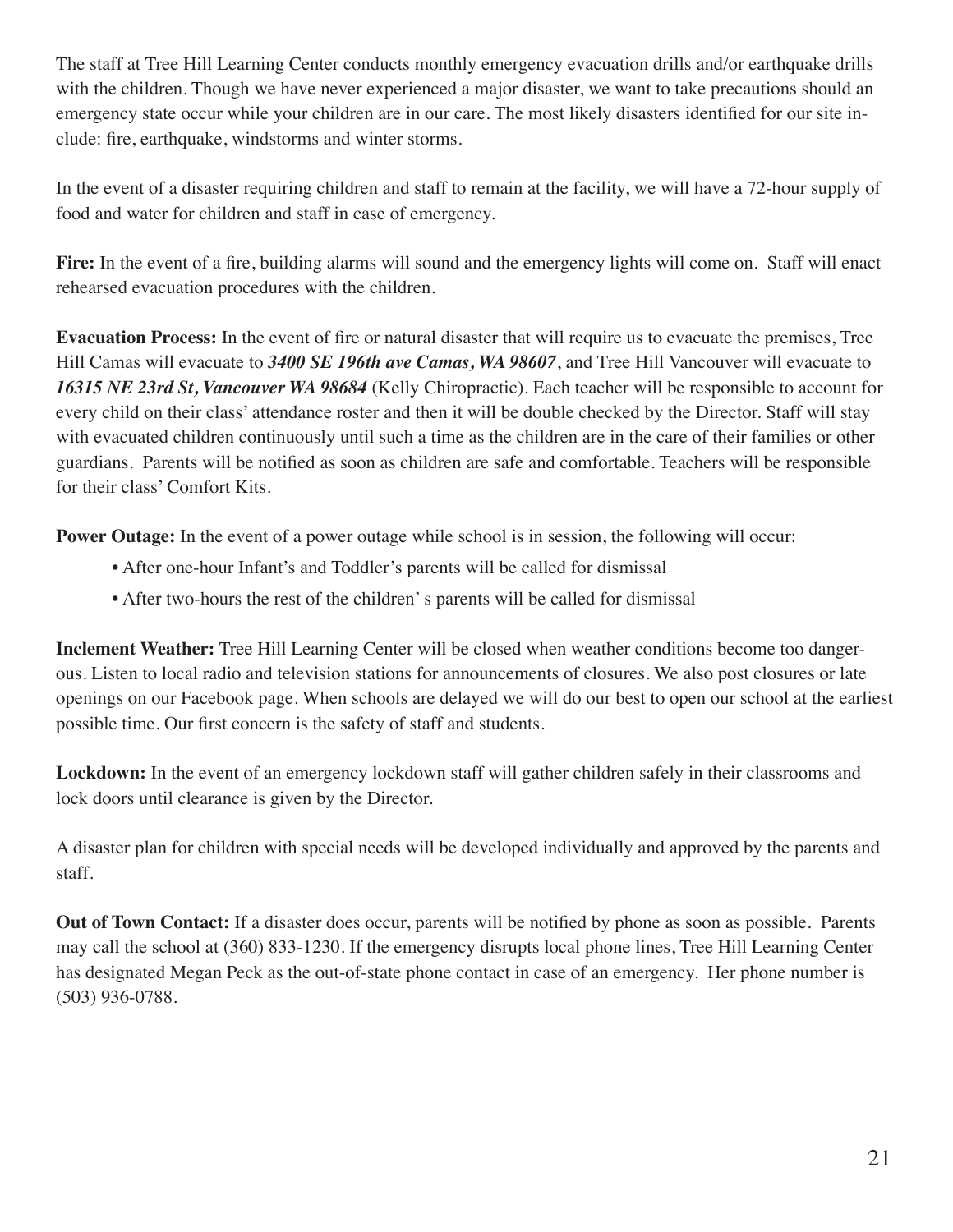## **Hours of Operation**

Our regular hours of operation are 6:15 a.m. to 6:15 p.m., Monday through Friday. We are closed weekends. In case of emergency, you can reach our owner Dana after hours at 360-609-9823, or by email at dana@treehillkids.com.

Attendance: Regular attendance is important for children to receive the maximum benefit from the program. In order for teachers to effectively plan for the day and to be aware of scheduling needs for each individual child, we require families to notify the school when the child will be absent, arriving late or leaving early. Please inform us of an absence no later than 10:00 a.m. on the same day, or sooner whenever possible. If your child is staying home sick, it is important that you inform us of their symptoms.

## **Holidays and Celebrations**

Tree Hill Learning Center celebrates all culturally relevant holidays to the children in our program. Please remember to inform teachers of which holidays your family celebrates. Please also let us know if there is a holiday that you don't wish your child to partake in. We will make arrangements to provide alternate activities.

#### **We are closed or have altered hours for the following holidays:**

- New Year's Eve: close 3:00 P.M.
- New Year's Day
- President's Day
- Martin Luther King Jr. Day
- Memorial Day
- July 4th and 5th for Independence Day
- Labor Day
- Halloween: Close at 3:00 P.M.
- Veteran's Day
- Thanksgiving Day
- Day after Thanksgiving
- Christmas Eve
- Christmas Day
- Day after Christmas

Please consult the annual Tree Hill Calendar for specific closure information each year.

Families who wish to share birthday celebrations may bring simple refreshments to serve at lunch or snack time. Please let classroom teachers know in advance when you would like to bring treats to avoid scheduling conflicts. We encourage you to choose healthy options such as fresh fruit, yogurt, or 100% fruit popsicles. Refreshments must be store purchased and must be peanut/tree nut free.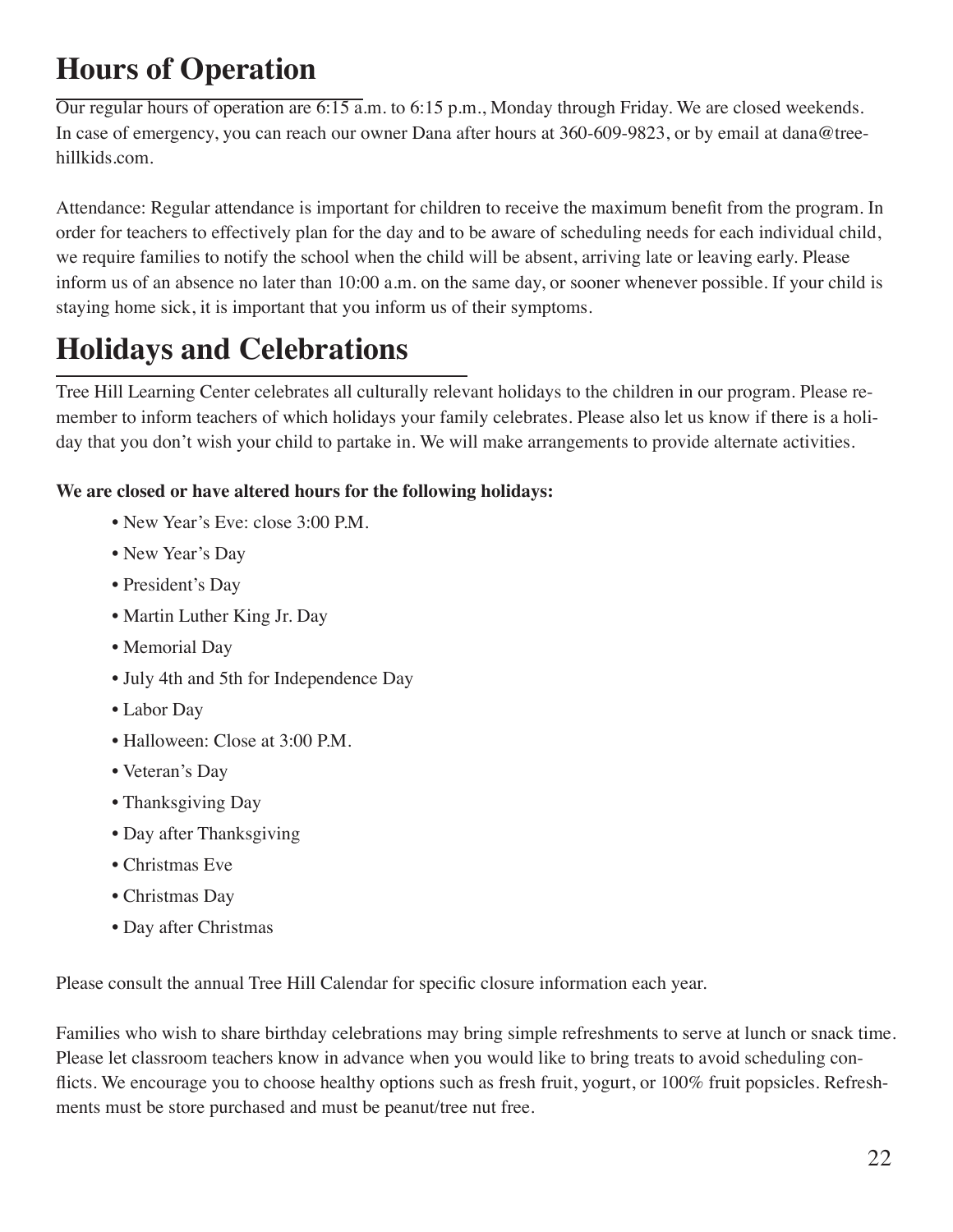It is sometimes comforting for children who are feeling anxious about being at school to bring along a special item (doll, blanket, etc.) and we encourage them to do so. However, because we are concerned about the loss or damage of children's belongings, we ask that parents understand that the toys children bring may be broken or otherwise damaged at school. Tree Hill Learning Center is not responsible for personal items that are lost, broken or damaged while at school.

#### **Your child should not bring to the program:**

- Toys that are defined as being fragile or of high personal value
- Any object that reprersents a weapon (i.e. toy guns, knives, swords, etc.)
- Money in pockets, wallets or purses
- Tablets or similar electronic devices

#### **Depending on the age and needs of your child, you may be expected to provide:**

- Diapers, diaper creams, or other ointments
- Additional foods such as infant purees, or food alternatives for special diets
- Alternative wet wipes or sunscreen if the type provided is causing irritation or allergy

### **Pesticides**

Increasing concern about the impact of pesticides on children' s health has led to a law dealing with pesticide use in schools and licensed child care centers. We are dedicated to using the least amount of chemical control of pests in our program in order to provide the healthiest environment possible for our children.

Tree Hill Learning Center will notify staff and families at least forty-eight (48) hours before application in writing and we will post a pre-notification letter prominently on our parent information board and on the front door of the school. Available for your review at our front desk is a copy of our complete pesticides policy.

## **Signing in and out**

The state requires all parents to sign their child in and out daily. We use an electronic attendance system, each parent or designated pick up person must use their individual ID to check the child in and out. It is important for each pick up person to use their own timeclock ID as the child's attendance record will reflect the person who has dropped off and picked up. Tree Hill Learning Center employees may ask for the ID of a pick up person at any time, if that person is not on a child's authorized pick up list they will not be allowed to leave with the child regardless of their use of a check out ID. Children are not permitted to sign themselves in and out.

Our sign-in/out devices are always located on the counter at the front desk, and long-term attendance records can be provided by request.

If you need to pick up and return your child to the learning center during the day (e.g. for a doctor appointment, etc.), please be sure your child's teacher is aware that you are picking up your child and approximately when you will be returning. You must sign your child in/out anytime they arrive at or leave the school. We do not allow any dropping off or picking up during our scheduled nap time, 12:30-3:00. If there is a special circumstance, such as a doctor's appointment, please make arrangements to pick up and drop off outside of naptime.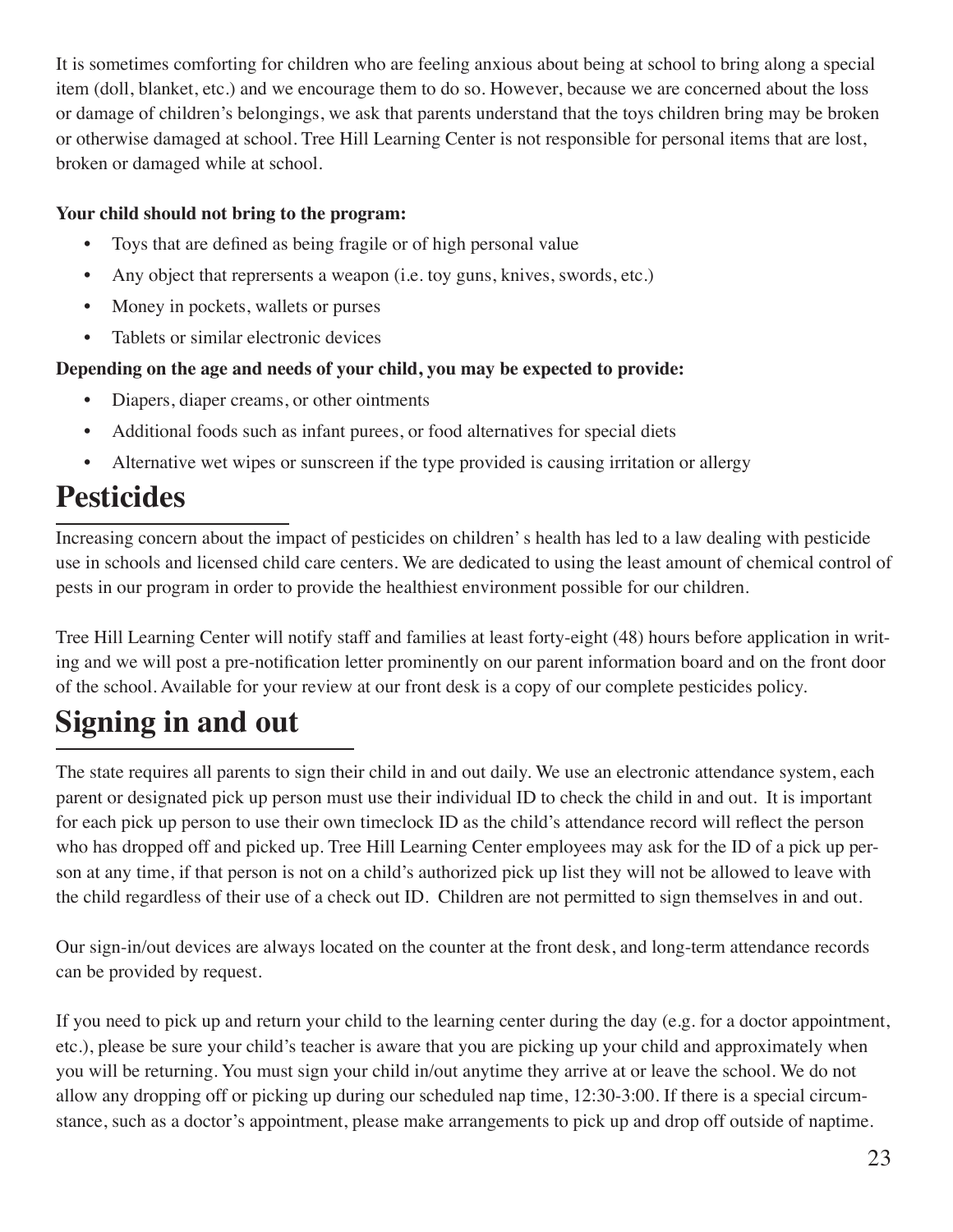Children enrolled in our Before and After School program will be signed out by a staff member when they leave in the morning and signed back in when they return at the end of their school day.

Children are released only to persons for whom the staff has written permission from the parent/legal guardian. Families should be sure to update this permission when they wish a new person to pick up their child, as the child will not be released unless written permission has been granted. Teachers/staff will request picture identification from anyone not known to them seeking to pick up your child, so please advise your designated pick-up person to bring a driver's license or other photo identification.

#### **If a person picking up a child appears to be under the influence of drugs or alcohol, 911 will be called immediately.**

### **Transportation**

Children enrolled in our School Age Program will be transported to and from their local elementary school on one of our 14-passenger busses.

#### **Tree Hill Camas provides bus service to and from the following schools:**

- Prune Hill Elementary
- Dorothy Fox Elementary
- Fisher's Landing Elementary

Tree Hill Camas is within the **Grass Valley Elementary** boundaries, and will **walk children to and from the bus stop** located directly across the street from Tree Hill.

#### **Tree Hill Vancouver provides bus service to and from the following schools:**

- Ilahee Elementary
- Emerald Elementary

Tree Hill Vancouver is within the **Harmony Elementary** boundaries, and will **walk children to and from the bus stop** located nearby Tree Hill.

It will be necessary for the learning center to have on file a signed and completed Transportation Authorization form in order for us to transport your child to and from school. Our bus drivers are fully licensed and insured and have current first aid and CPR training. Our drivers are required to ensure that each child's safety belt is fastened before starting the vehicle and our busses are always kept in safe operating condition.

## **Field Trips**

School-Age children in supervised groups may participate in age-appropriate field trips (e.g. pumpkin patch, zoo, library) only if the parent has given written permission. Children younger than six-years-old and not in first grade are not eligible for off-site field trips. Families will be informed about each field trip (including destination, purpose of trip, method of transportation, additional fees, etc.) at least one-week before the trip. Please make sure you (if you plan to attend) and your child are signed up for the field trip at least one-week prior to our departure. Children will travel by foot or be transported on one of our buses. Safety is of the utmost importance to our staff and we will ensure that all safety precautions are in effect when field trips are taken.